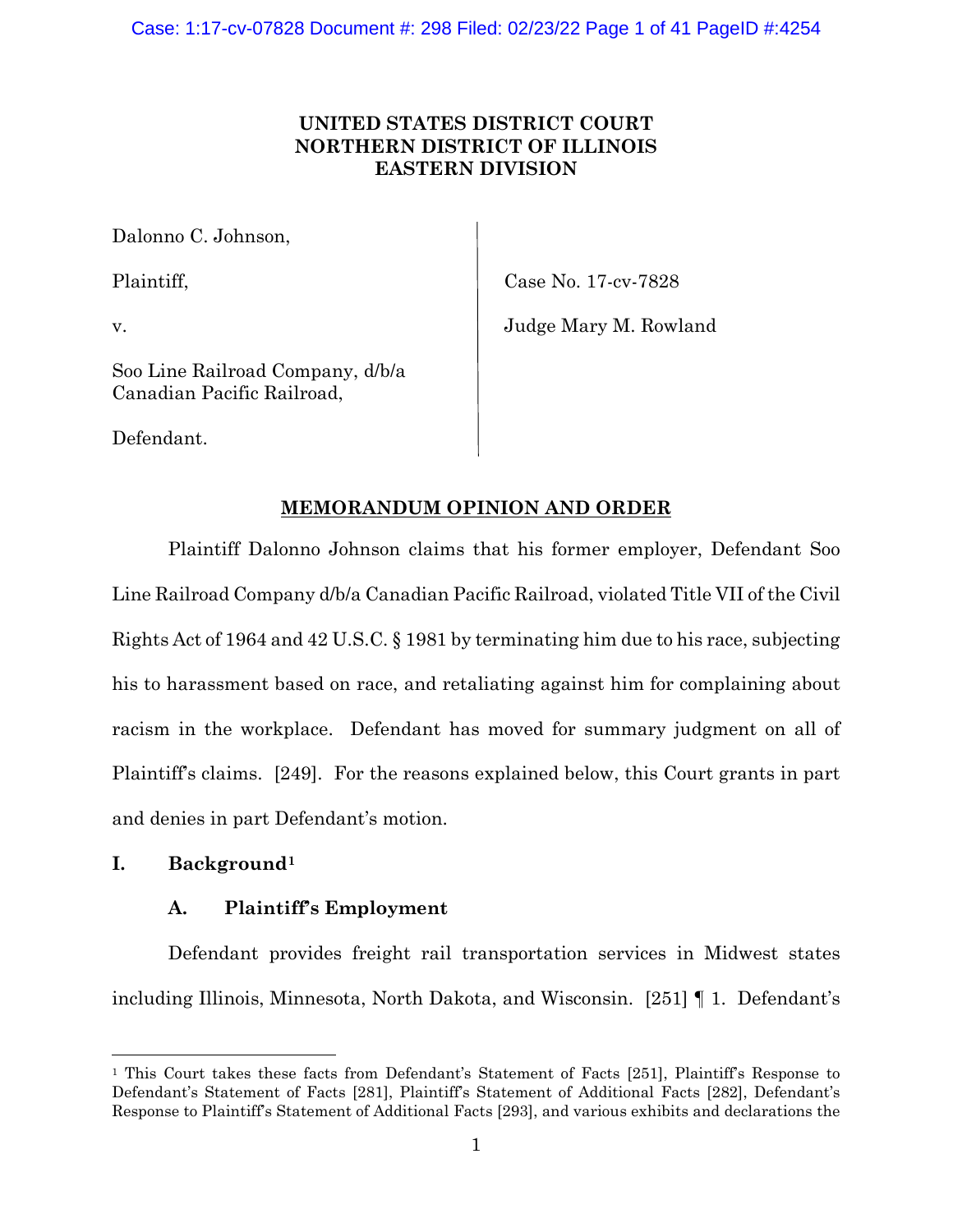### Case: 1:17-cv-07828 Document #: 298 Filed: 02/23/22 Page 2 of 41 PageID #:4255

non-management employees belong to various labor unions, and collective bargaining agreements govern their terms and conditions of employment. *Id.*

Plaintiff Dalonno Johnson's race is black. [282] ¶ 1. Plaintiff started working for Defendant in August 2011; following an initial training period, he began working as a union conductor. [251] ¶ 1. Plaintiff worked in South Dakota until February 2012, and then he worked in Chicago until October 2012 when Defendant furloughed him. *Id.* 1 3. The parties agree that Plaintiff's employment required him to know, understand, and follow the General Code of Operating Rules (GCOR). *Id.* The GCOR is a set of operating rules governing railroads in the United States which Defendant has adopted. [282] **[37.** The GCOR divides into seventeen categories; GCOR 1 governs general responsibilities. *Id.*

A collective bargaining agreement between Defendant and the United Transportation Union (UTU) governed the terms and conditions of Plaintiff's conductor position. [251] ¶ 4. The UTU CBA included provisions relating to wages, overtime, vacation, seniority, and furloughs. *Id.* Relevant here, Article 12-1 of the UTU CBA, titled "Reduction in Forces" provides:

When forces are reduced, employees will be laid off in the reverse order of seniority and will be notified in writing that they have been furloughed, copy of such notice to be furnished to the local Union representative.

parties have submitted in connection with Defendant's motion for summary judgment. The Court also considered Plaintiff's response to Defendant's objections contained in its reply in support of its motion for summary judgment. [296-1].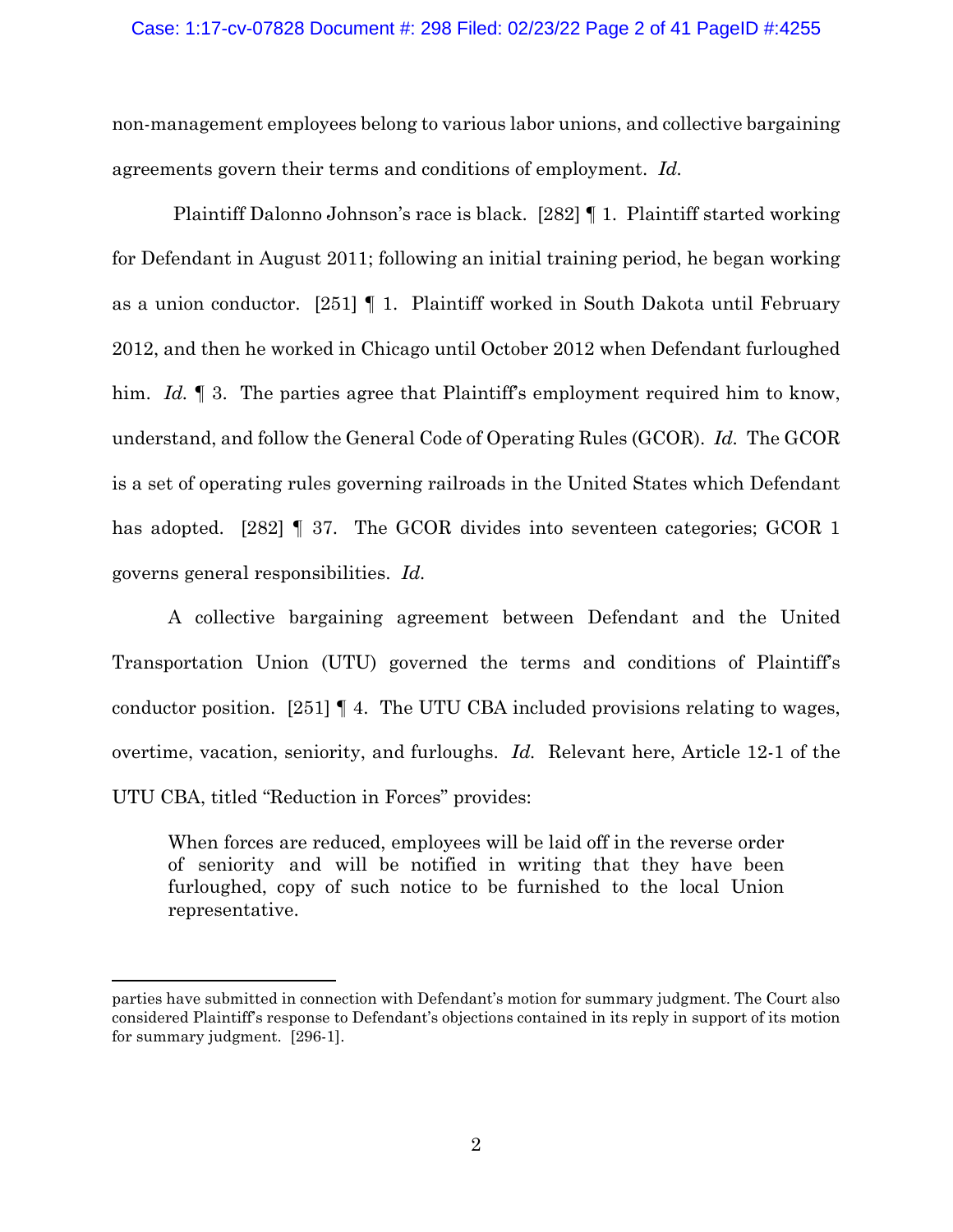*Id.* ¶ 5; [251-1] at 12.

### **B. Plaintiff's Furlough**

In October 2012, Defendant furloughed Plaintiff and other conductors. [282] ¶ 2. Instead of remaining on furlough status, Plaintiff voluntarily accepted an assistant signalman position in Defendant's Signals & Communications Department. *Id.* ¶ 3; [293] ¶ 3. This opportunity arose after Defendant and UTU's General Chairman Jim Nelson entered into a side letter agreement, dated January 30, 2013, which allowed furloughed conductors to accept a position within the Brotherhood of Road Signalman (BRS) Union while still retaining their seniority rights as a conductor. [251] ¶ 7. Plaintiff began working as an assistant signalman position on April 8, 2013 under the side letter agreement. *Id.* ¶ 8. A collective bargaining agreement between Defendant and BRS dated January 1, 1986 (BRS CBA) governed the terms and conditions of Plaintiff's employment as an assistant signalman. *Id.* ¶ 9. Under the BRS CBA, an employee does not begin to accumulate seniority until ninety days of continuous service. *Id.* ¶ 10.

The BRS CBA governs, among other things, rates of pay and working conditions. *Id.* One of those conditions, set forth in Rule 27(e), states:

The seniority and employment of an employee who is absent from duty, without proper authority *may* be terminated, provided such employee is so notified in writing at his last known address by Registered or Certified mail, Return Receipt Requested, with copy to the General Chairman, advising that his seniority and employment have been terminated due to his absence without proper authority and that he may, within 20 days of the date of such notice, if he so desires, request an investigation which will be held under the provisions of Rule 32.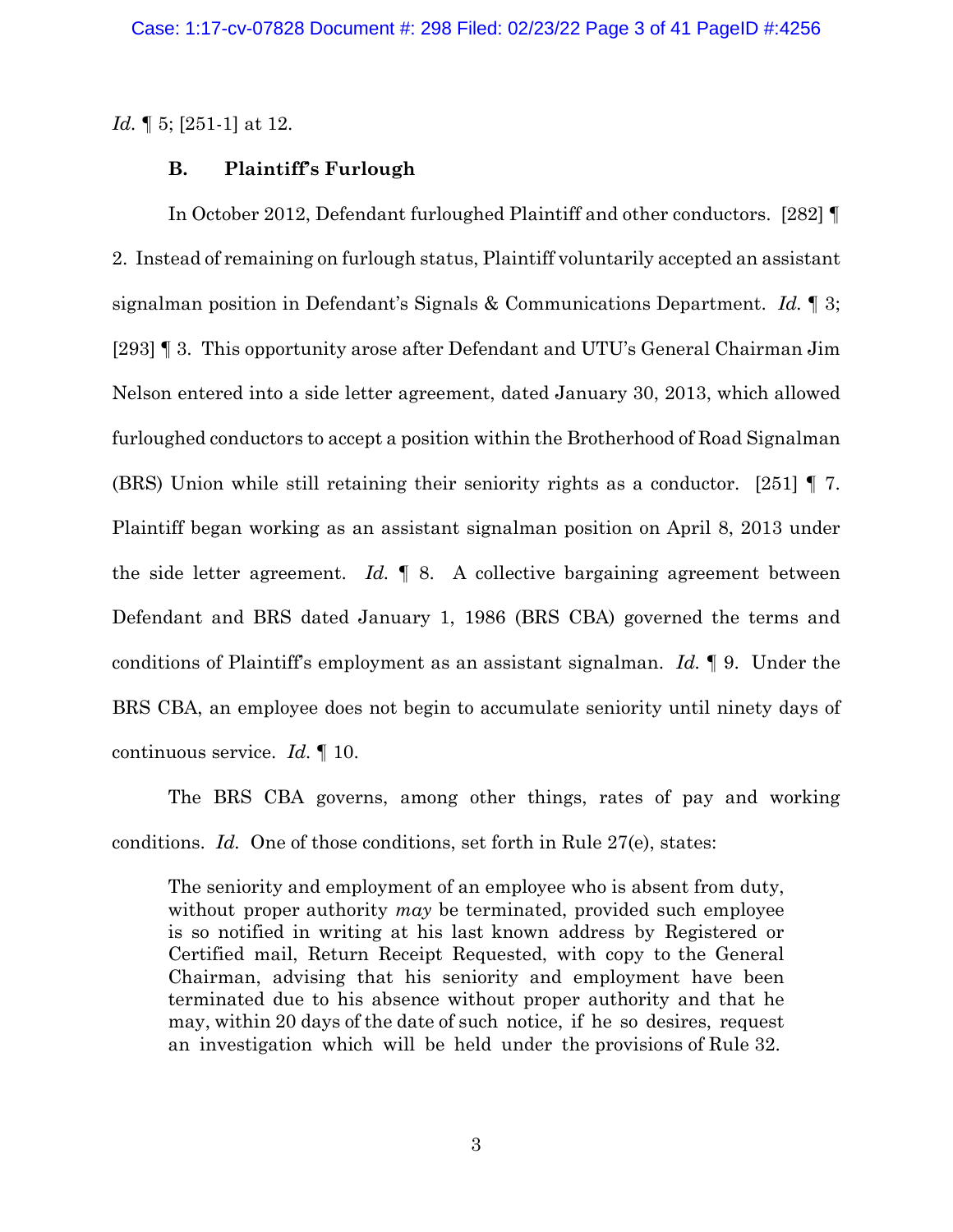*Id.* 11; [252-3] at 11 (emphasis added). Rule 27(i) of the BRS CBA provides:

When the requirements of the service will permit, an Employee, on request, will be granted a layoff or a leave of absence, as provided for below. As absence of less than seven (7) days will be considered a layoff. Except in cases of illness, an employee who desires to layoff will get permission from his immediate superior. If he desires to be absent more than seven (7) days it will be considered a leave of absence and he must make an application in writing. Any request for an extension of leave of absence must be in writing. If the leave or extension is granted it will be in writing. If an employee is unable to protect his assignment due to illness, he must notify his supervisor as soon as possible.

[251] ¶ 12; [252-3] at 12.

The BRS CBA affords covered employees the opportunity to appeal any determination made pursuant to a formal hearing up to the highest designated officer on the property. [251] ¶ 15. It also permits an employee dissatisfied with the outcome of his or her appeal the right to further appeal the decision to the National Railroad Adjustment Board (NLRB) under the Railway Labor Act. *Id.*

# **C. Plaintiff's Work as a Signalman and Dismissal**

Plaintiff worked continuously as an assistant signalman from about April 2013 to December 2013 but for a leave of approximately 1.5 months sometime during that time frame.  $[251]$  | 22;  $[281]$  | 22. Defendant first assigned Plaintiff to a post in Minnesota and then another in North Dakota; the North Dakota assignment required Plaintiff to travel by car seven hundred miles from his home in Chicago. [282] ¶ 3. According to Plaintiff, he made this trip every week while assigned to the North Dakota post. *Id.* Plaintiff worked in North Dakota until November 25, 2013, when Defendant assigned him to work in Tomah, Wisconsin. [251] ¶ 23.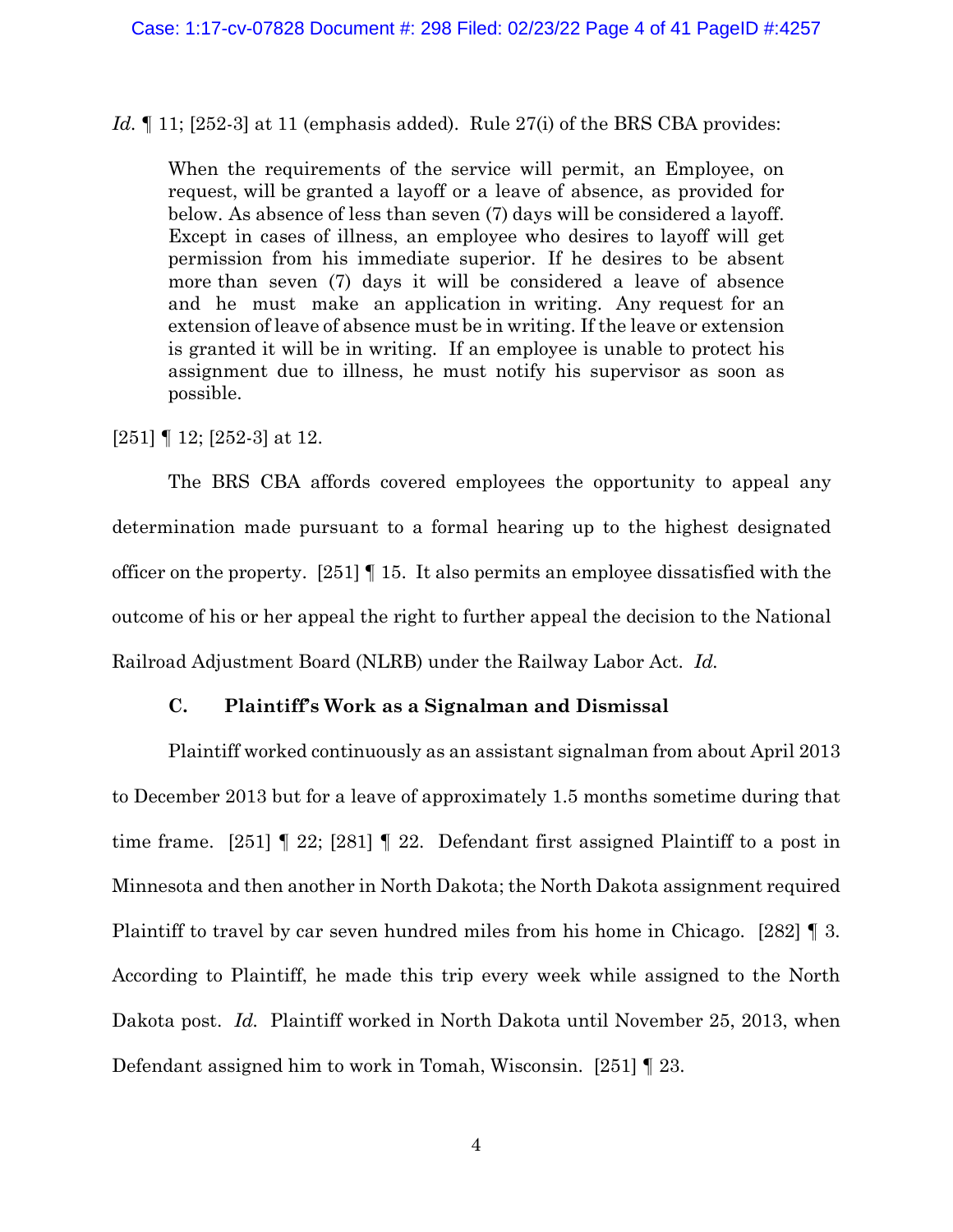#### Case: 1:17-cv-07828 Document #: 298 Filed: 02/23/22 Page 5 of 41 PageID #:4258

On November 25, 2013, Defendant assigned Plaintiff to report to duty at Tomah, Wisconsin to Campbell. *Id.* ¶ 26. Plaintiff reported to a different crew foreman and a different manager once assigned to work in Wisconsin than he had in North Dakota. *Id.* ¶ 24. Dan Campbell served as Plaintiff's foreman. *Id.* Plaintiff did not meet Campbell until January 14, 2014. *Id.*

On the evening of November 24, 2013, Plaintiff confirmed with Campbell that he would report for duty the next day. *Id.* ¶ 27. The next day, however, Plaintiff did not report for duty and did not contact Campbell until 5:53 p.m that evening, after his scheduled start time. *Id.* According to Defendant, Plaintiff did not report for duty on November 26, November 27, or December 2; he also did not attempt to contact Campbell or any other superior between his 5:53 p.m. call on November 25 until, on the evening of December 1, Plaintiff left a voicemail for Campbell. *Id.* ¶ 28. In the voicemail, according to Defendant, Plaintiff advised Campbell that he would not report for work on December 2 but that he would be showing up for work on December 3. *Id.*

For his part, Plaintiff does not dispute that he did not report for work on the above dates. Plaintiff asserts that he could not report for duty on November 25 because of car troubles that rendered him unable to drive the two hundred eighty miles to Tomah, Wisconsin. [282] ¶ 10. Plaintiff also maintains that when he called Campbell on November 25, Campbell did not express any concern to Plaintiff about the fact that Plaintiff had not called in before the shift and told him to "get there when he finished" getting repair work done on his car. *Id.* ¶ 11. Plaintiff believed,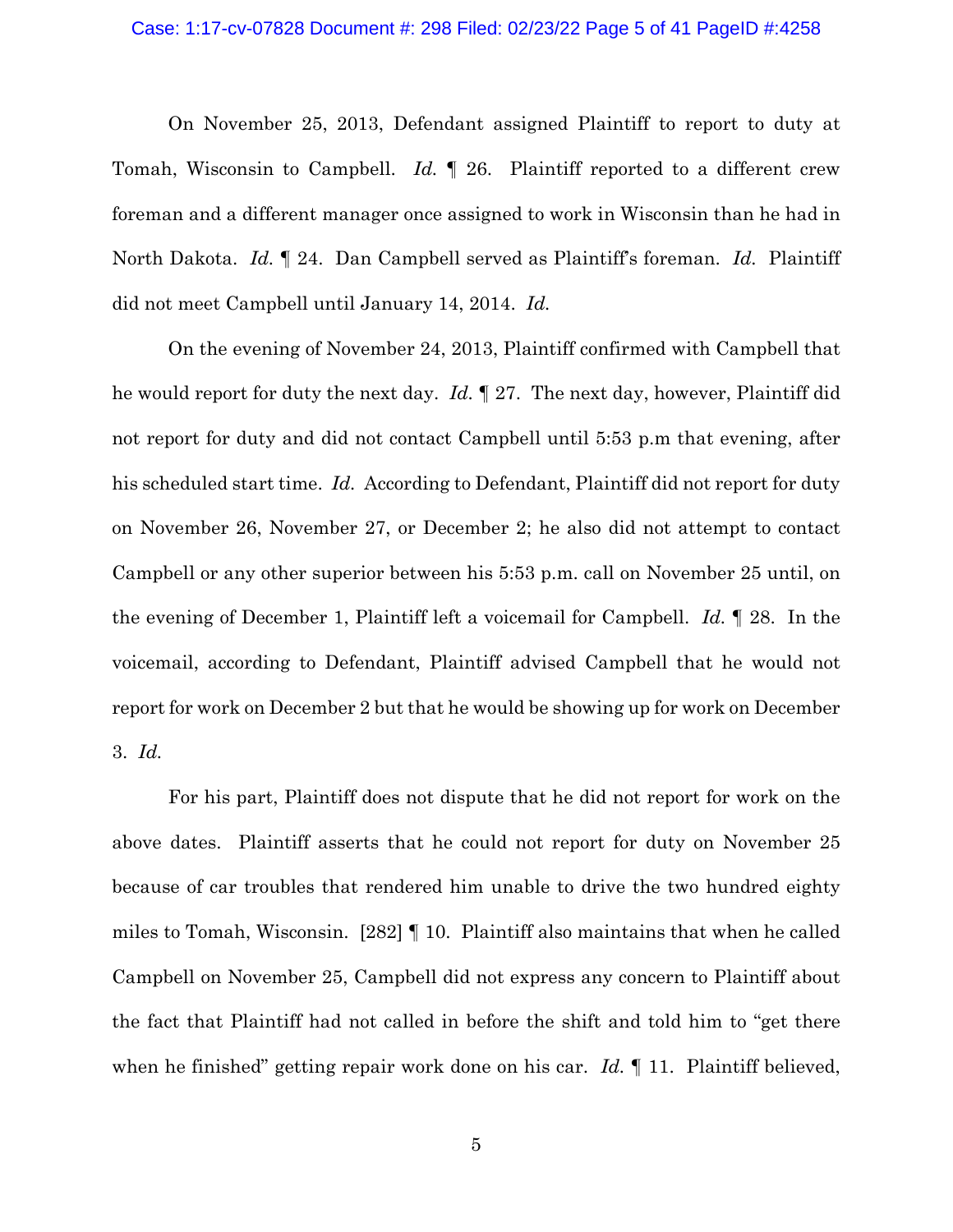#### Case: 1:17-cv-07828 Document #: 298 Filed: 02/23/22 Page 6 of 41 PageID #:4259

based upon Campbell's response, that Campbell expected him to come into work once the repairs to his car were completed. *Id.* Thus, according to Plaintiff, he decided it best to wait until his car was repaired to further communicate with Campbell and spent the first few days of the week (November 26, 27, and December 2) arranging for the repairs for his car. *Id.* ¶ 12.

In the midst of Plaintiff's absences, Plaintiff's direct supervisor, Ed Harwick, obtained updates on Plaintiff's status through Campbell. [282] ¶¶ 13, 17; [292] ¶ 13. Harwick signed a Notice of Formal Investigation based upon GCOR Rule violations for November 26 and November 27, 2013 but did not provide them to Plaintiff. [282] ¶ 14; [292] ¶ 14. On December 2, Plaintiff received a letter from Regional Chief Engineer Justin Meyer advising him that his "seniority and employment with CP Rail have been terminated effective immediately per Rule 27(e) due to [his] absence without proper authority between Monday, November 25 and Monday, December 2, 2013." [251] ¶¶ 29, 39. In his declaration submitted in conjunction with Defendant's motion for summary judgment, Meyers attests he "made the decision" to issue the termination letter. [254] ¶ 3. Don Hegland, a manager who had never met or worked with Plaintiff, also read the letter to Plaintiff over the phone on December 2. [251]  $\P$  25, 29. Harwick sat in the room with Hegland as he read the letter. [293]  $\P$  17.

By letter dated December 5, 2013, Plaintiff requested a hearing pursuant to Rule 27(e). [251] ¶ 31. About two weeks later, on December 20, Defendant sent Plaintiff a "notice of investigation" advising him that a hearing would take place determining the facts and circumstances and placing responsibility, if any, in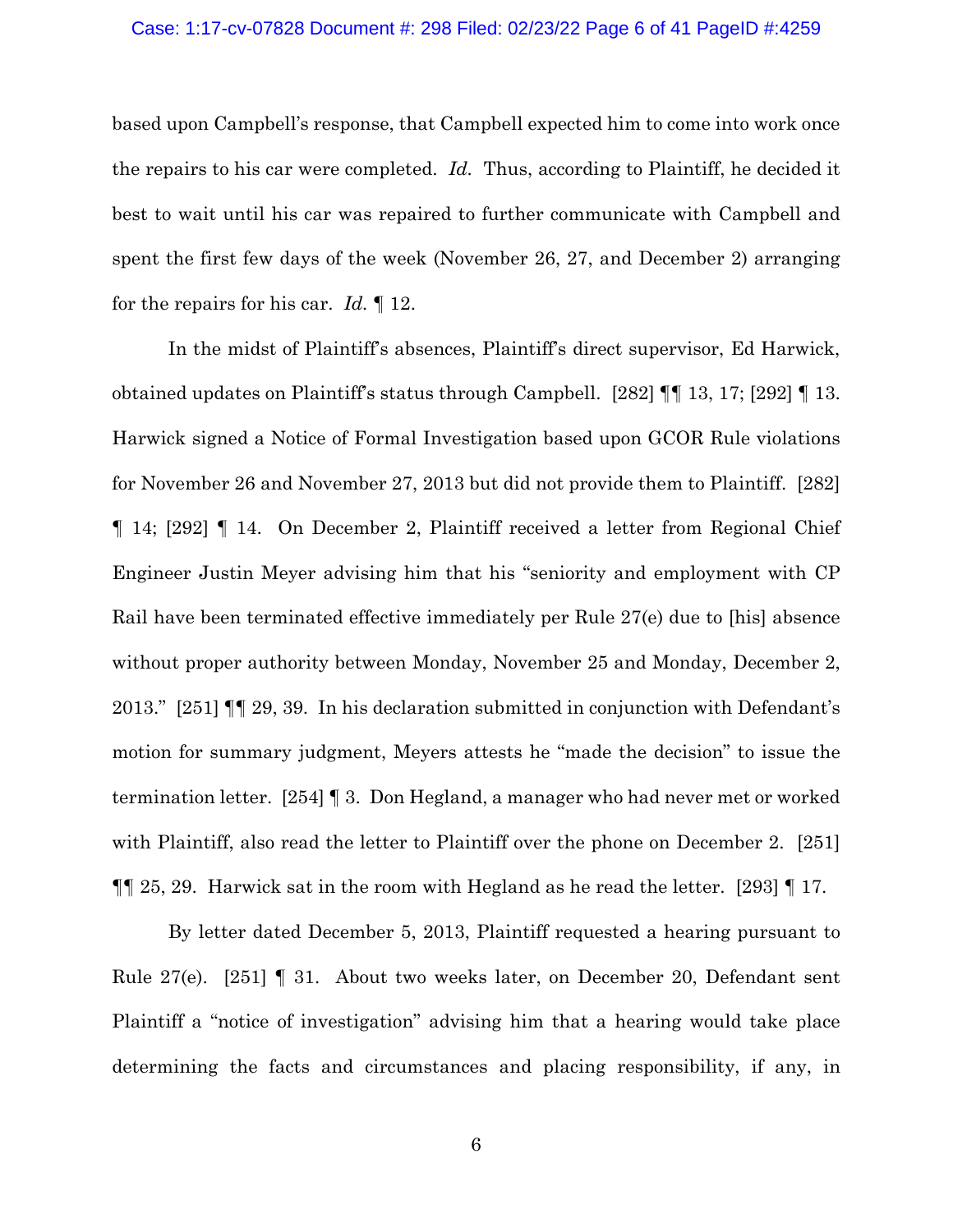connection with his alleged failure to report for duty on November 25 through December 2. *Id.* ¶ 32. A hearing pursuant to the BRS CBA took place on January 14, 2014. *Id.* ¶ 33. A review process then ensued, after which Meyer advised Plaintiff, via letter dated January 30, 2014, that dismissal was proper under Rule 27(e) of the BRS CBA and that Plaintiff would remain dismissed. *Id.* ¶ 43. Meyer attests in his declaration that the review process following Plaintiff's January 14 hearing entailed: an exchange of email communication between himself, John Cartlidge in labor relations, Harwick, and Robert Johnson, a vice president for Defendant, in which Cartlidge and Robert Johnson concurred with Meyers' decision to dismiss Plaintiff under Rule 27(e) of the BRS CBA. [254] ¶¶ 7, 11; *see also* [282] ¶ 24. Meyers asserts that, at the times he issued the December 2 letter terminating Plaintiff and the January 30 letter confirming Plaintiff's dismissal, he had no knowledge of any complaints Plaintiff made to Defendant regarding discrimination, harassment, or retaliation based upon race or another protected characteristic. [254] ¶ 13.

Plaintiff exercised his union rights and appealed his Rule 27(e) dismissal under the BRS CBA through his union on May 21, 2014; Defendant responded to the appeal on July 2, 2014. [251] ¶ 45. On June 26, 2018, a federal arbitration panel held upon review of the evidence "that there is sufficient evidence in the record to support the findings that the Claimant acted in violation of Rule 27(e) when he failed to come to work over eight days, November 25, 26, 27, 28, 29, 30, as well as December 1 and 2." *Id.* 146. The panel, however, also reduced Plaintiff's dismissal to a long-term, time-served suspension and granted Plaintiff's request for reinstatement; the time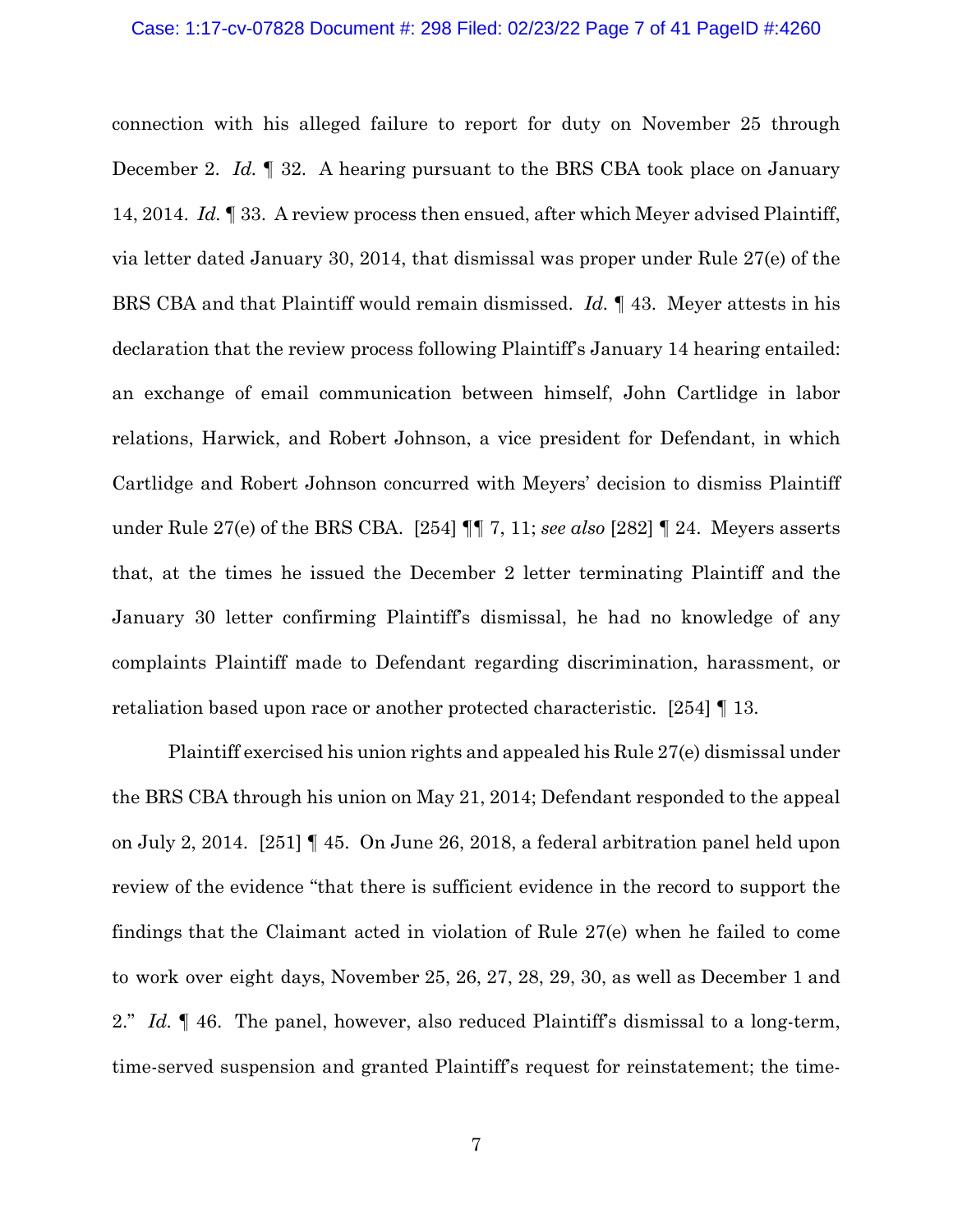served suspension amounted to a nearly five-year disciplinary suspension with no back pay. *Id.* ¶ 47.

### **D. Plaintiff's Claims of Hostile Work Environment**

Plaintiff asserts that his coworkers directed various remarks at him during the time he worked as an assistant signalman in North Dakota. [251] ¶ 54. He claims that in or about May to June 2013, he was caught working outside without rain gear, and when he returned to the crew room, his manager Harry Blaine said he looked "like a little brown wet turd." *Id.* Blaine's supervisor, Hank Janz, overheard the remark and told Blaine he was out of line and it was inappropriate. *Id.* ¶ 55. Johnson also claims that Blaine once asked Plaintiff if he needed "his little blue bonnet." *Id.* ¶ 56. According to Plaintiff, Blaine said this upon Plaintiff's return from a leave he took to address a medical matter, intending to insinuate he was soft because he had been on leave. *Id.* Plaintiff also claims an incident occurred around June or July 2013, during which Blaine approached him and another coworker and yelled at them, "you f-ing guys, you're lazy; get up and do some work." *Id.* ¶ 58. Plaintiff claims the crew was taking a drink break at the time. *Id.*

Plaintiff also claims that another manager, Jay LKU, once told a coworker, Hassan Martin, while working outside as a crew that "you guys look like little monkeys out there working." *Id.* ¶ 59; [282] ¶ 4. Plaintiff says that when asked about whom he was referring to as "monkey," Jay responded "you (Martin) and D.C. (Dalonno Johnson, the Plaintiff)." [282] ¶ 4. The parties disagree exactly when Jay made this comment but concur that it occurred sometime when Plaintiff was first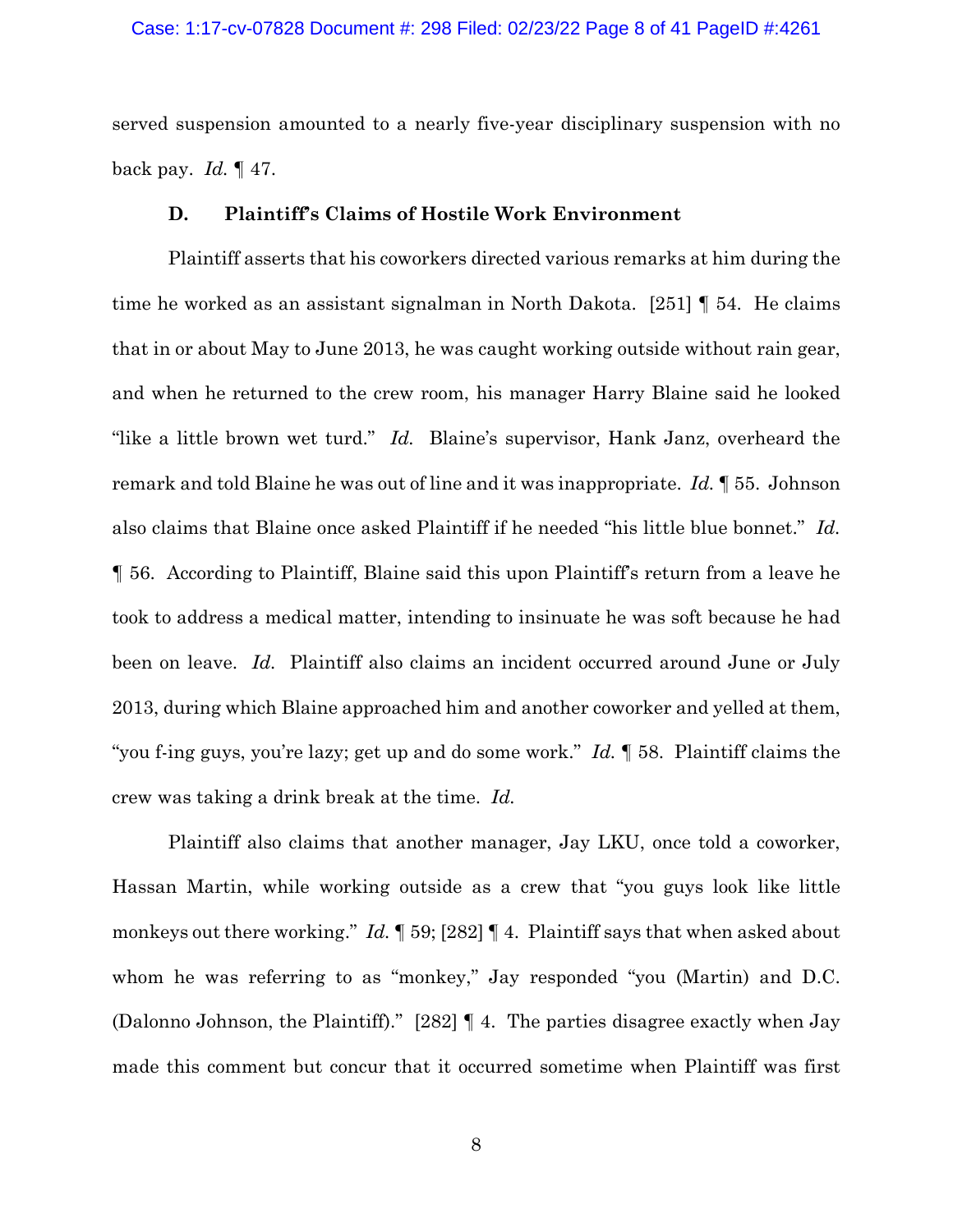#### Case: 1:17-cv-07828 Document #: 298 Filed: 02/23/22 Page 9 of 41 PageID #:4262

beginning to work as a signalman in Minnesota. [251] ¶ 60; [281] ¶ 60. When Martin told Jay not to refer to them as monkeys, Jay responded that he was kidding around. [251] ¶ 61. Plaintiff also claims that, on another occasion in Plaintiff's presence, Jay told a Mexican-American worker that Mexicans were a "disgrace to humanity." [282] ¶ 4. Plaintiff's grandmother is half-Mexican. *Id.* The parties agree that Jay did not direct the comment at Plaintiff. [251] ¶ 63.

The parties also agree that Jay serves in the capacity of crew foreman. [251] ¶ 64; [281] ¶ 64. According to Defendant, crew foreman constitutes a union position and Jay is a union employee. [251] ¶ 64. Plaintiff insists that this is a position of authority, and that Jay supervises and directs signal and construction employees. [281] ¶ 64.

Plaintiff maintains that he reported the alleged harassment to Hank Janz, a manager in North Dakota, and to his union representative, Kim Poole. [251] ¶ 67; [289] ¶ 10. According to Plaintiff, Defendant neither interviewed him about these incidents nor took any disciplinary action against Blaine or Jay. [282] ¶ 7.

Plaintiff has attempted to identify similarly situated comparators who he claims Defendant treated more favorably because they are white and he is black. Plaintiff identifies Richard Vock, a conductor, who Defendant dismissed on March 3, 2016. [282] ¶ 26. Defendant dismissed Vock for violations of Rules 1.29 and 1.6 of the GCOR and later reinstated him on October 10, 2017 via a last chance reinstatement agreement. [293] ¶ 26. Defendant dismissed another conductor, Will Copeland, in March or May of 2017, for violations of Sections 1.4 and 2.21 of GCOR.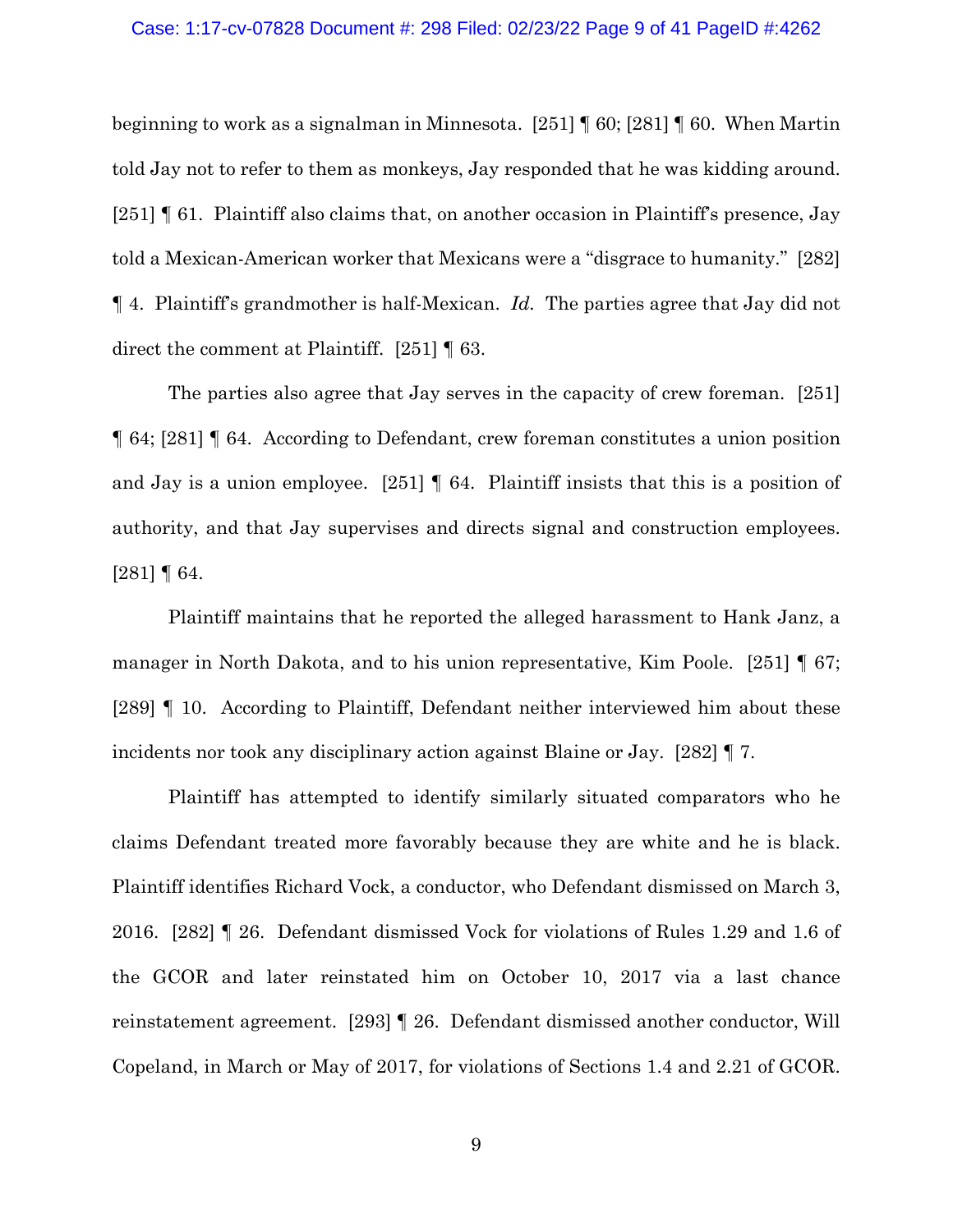[282] ¶ 27; [293] ¶ 27. Defendant later reinstated Copeland via letter on April 12, 2018, without back pay. [293] ¶ 27.

Sometime in 2018, Robert Kopca, a conductor, came to work and kidnapped a journeyman at gunpoint, holding him until he escaped. [282] ¶ 28. Defendant noticed Kopca for formal investigation under his applicable conductors' CBA. *Id.*; [293] ¶ 28. Kopca resigned after Defendant issued the notice but before the investigation actually took place. [293] ¶ 29.

In addition to the three conductors described above, Plaintiff also identifies as comparators employees working in Signal & Communications. [282] ¶ 29. One section foreman, William Schmidt, approached another co-worker, Kim Poole, and struck Poole with a shovel. [293] ¶ 29. Following the incident, Defendant noticed and held a hearing to investigate Schmidt's conduct and thereafter issued Schmidt a disciplinary suspension for various company rule violations. *Id.*

Plaintiff has also identified Jeremy Hanson, a furloughed conductor who also accepted an assistant signalman position pursuant to the side letter and began working in such capacity in April 2013. [251] ¶ 69; [282] ¶ 30; [293] ¶ 30. Hanson, however, did not make it through the probationary period for that position after he was issued a ticket for drinking while driving to the work. [251] ¶ 70; [282] ¶ 30. Because he was still on probationary status as an assistant signalman, Defendant denied Hanson's application in June 2013 within the new hire ninety-day probationary period. [251] ¶ 70. Instead of termination, Hanson returned to work on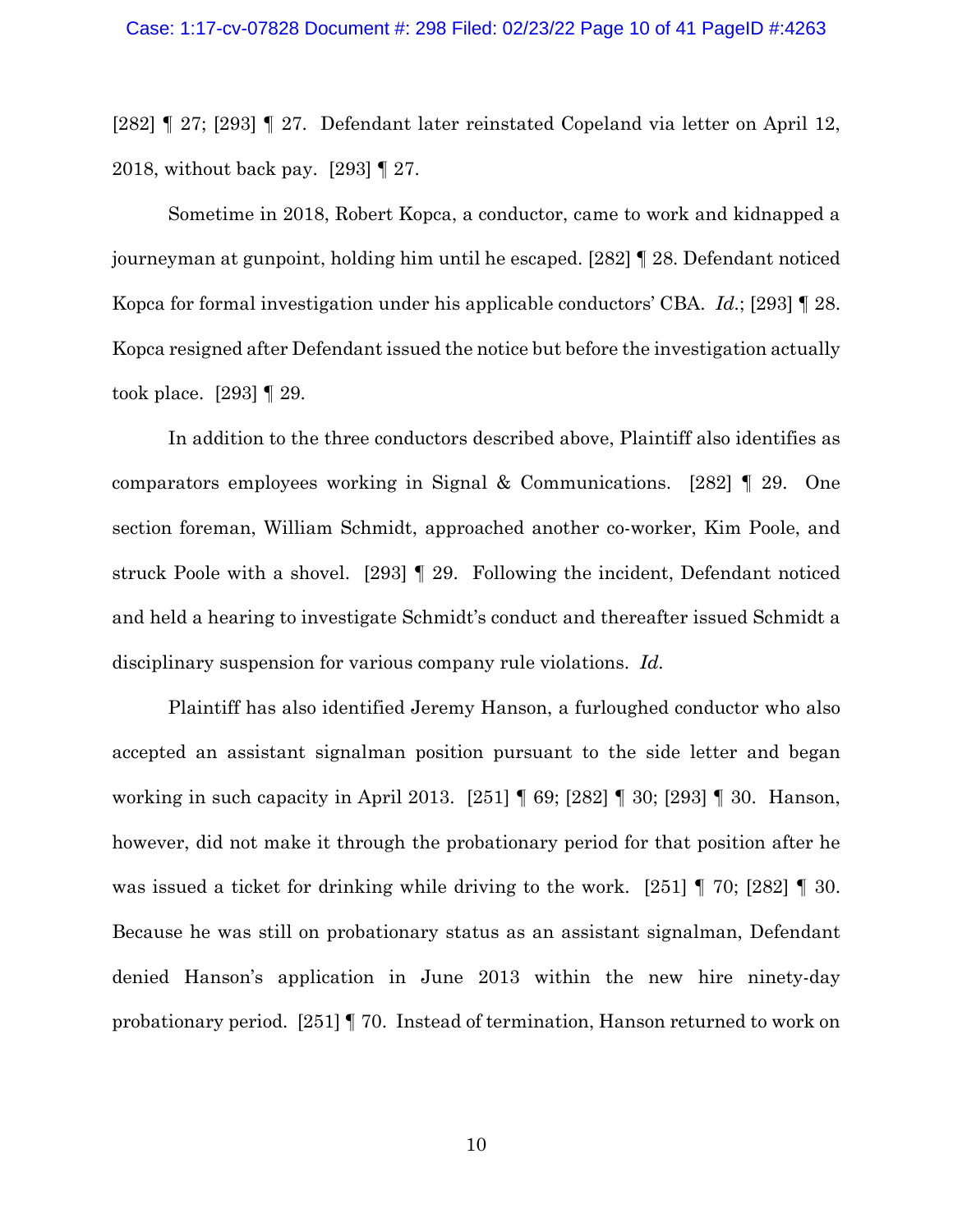### Case: 1:17-cv-07828 Document #: 298 Filed: 02/23/22 Page 11 of 41 PageID #:4264

furloughed conductor status; and later, he returned to conductor position from furlough status on October 22, 2013. [293] ¶ 30.

## **E. Plaintiff's EEOC Charge and Lawsuits**

Plaintiff filed a discrimination charge with the EEOC on September 29, 2014, alleging race and color discrimination in violation of Title VII. [251] ¶ 48. Plaintiff filed an amended charge on November 29, 2014 to include discrimination on the basis of sex and retaliation. *Id.* ¶ 49. By letter dated January 8, 2015, the EEOC advised Plaintiff it would forward the charge and associated documents to the North Dakota Department of Labor and Human Rights (NDDLHR) for review and processing of the charge. *Id.* ¶ 49. Ultimately, the NDDLHR concluded on May 26, 2016 that the "evidence demonstrates that all of the [Plaintiff's] allegations are beyond the 300-day statute of limitations and cannot be addressed." *Id.* ¶ 50. THE NDDLHR instructed Plaintiff that he had "ninety days from the date of the department issues a written notice to the complainant that administrative action on the complaint has been concluded" to bring suit in federal district court. *Id.* ¶ 51.

Plaintiff filed an initial lawsuit *pro se* alleging Title VII claims on August 29, 2016; at the time, he had not yet received his EEOC dismissal and notice of rights from the EEOC. [282] ¶ 31; [293] ¶ 31; *see Johnson v. Canadian Pac. R.R.*, No. 16 cv-8200 (N.D. Ill. Aug. 29, 2016), ECF No. 8. On October 19, 2017, the district judge held a motion hearing on Defendant's pending motion to dismiss; when Plaintiff failed to appear, the judge dismissed the case without prejudice for lack of proper service, instructing Plaintiff that if he "wishes to pursue his claims further, he must file a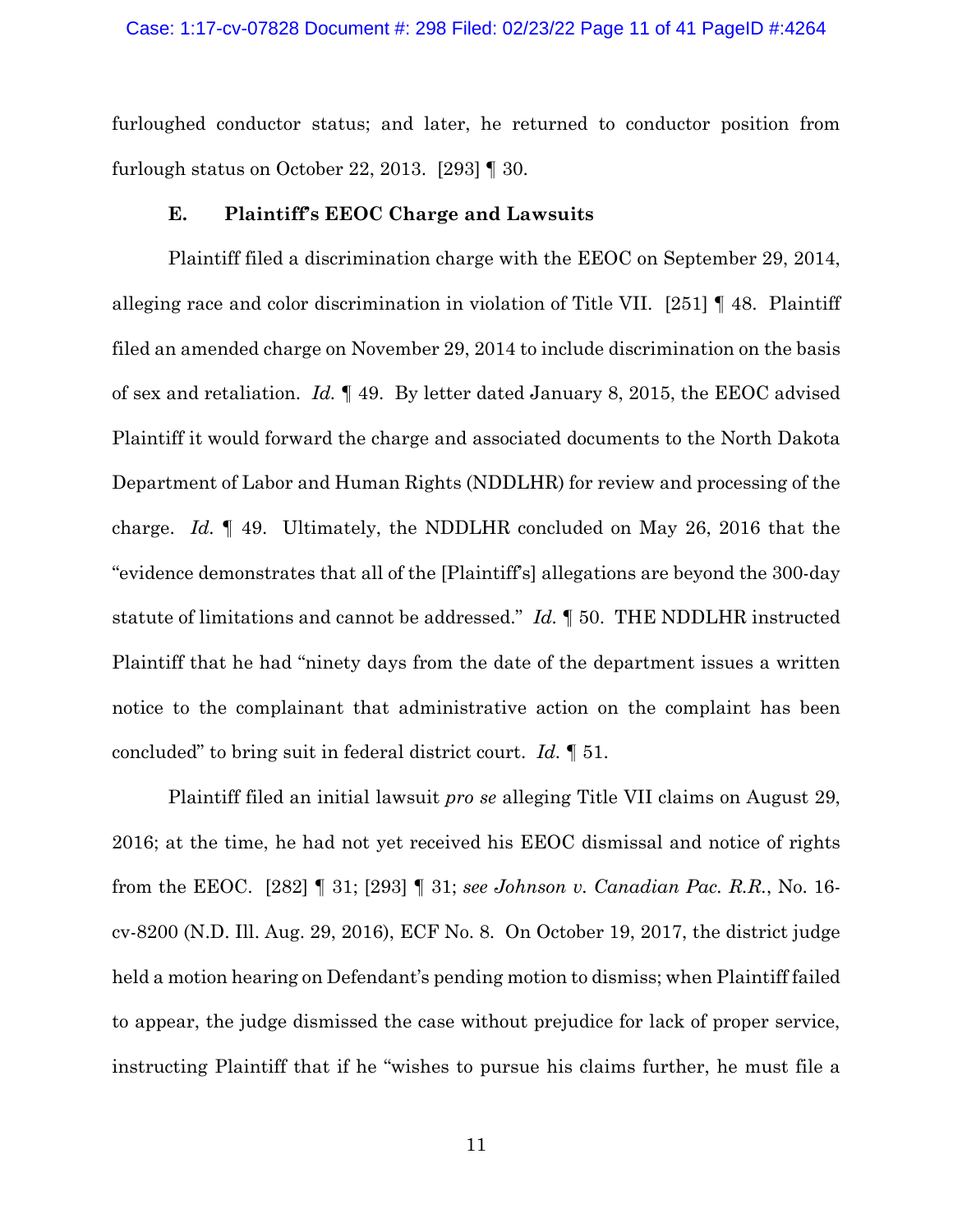new case." *Johnson v. Canadian Pac. R.R.*, No. 16-cv-8200 (N.D. Ill. Oct. 19, 2017), ECF No. 18; *see also* [30] at 1.

On September 30, 2016, the EEOC issued a right-to-sue letter but rescinded it on October 5, 2016. [282] ¶ 32. The EEOC then reissued the right-to-sue letter on or around January 21, 2017. *Id.*; [293] ¶ 32. Plaintiff filed the complaint in this case over ten months later, on October 31, 2017. [1].

### **D. Plaintiff's Claims in this Case**

In his complaint, Plaintiff, then proceeding *pro se*, brought claims under Title VII and Section 1981 for color, national origin, and race discrimination, and for retaliation. [11]. Plaintiff claimed that Defendant subjected him to "seven months of ongoing racial discrimination and harassment within in [sic] a hostile work environment" which culminated in his wrongful termination. *Id.* at 5.

### **II. Legal Standard**

Summary judgment is proper where "the movant shows that there is no genuine dispute as to any material fact and the movant is entitled to judgment as a matter of law." Fed. R. Civ. P. 56(a); *see also Celotex Corp. v. Catrett*, 477 U.S. 317, 322 (1986). A genuine dispute as to any material fact exists if "the evidence is such that a reasonable jury could return a verdict for the nonmoving party." *Anderson v. Liberty Lobby, Inc.*, 477 U.S. 242, 248 (1986). The substantive law controls which facts are material. *Id*. After a "properly supported motion for summary judgment is made, the adverse party must set forth specific facts showing that there is a genuine issue for trial." *Id*. at 250 (internal quotations omitted).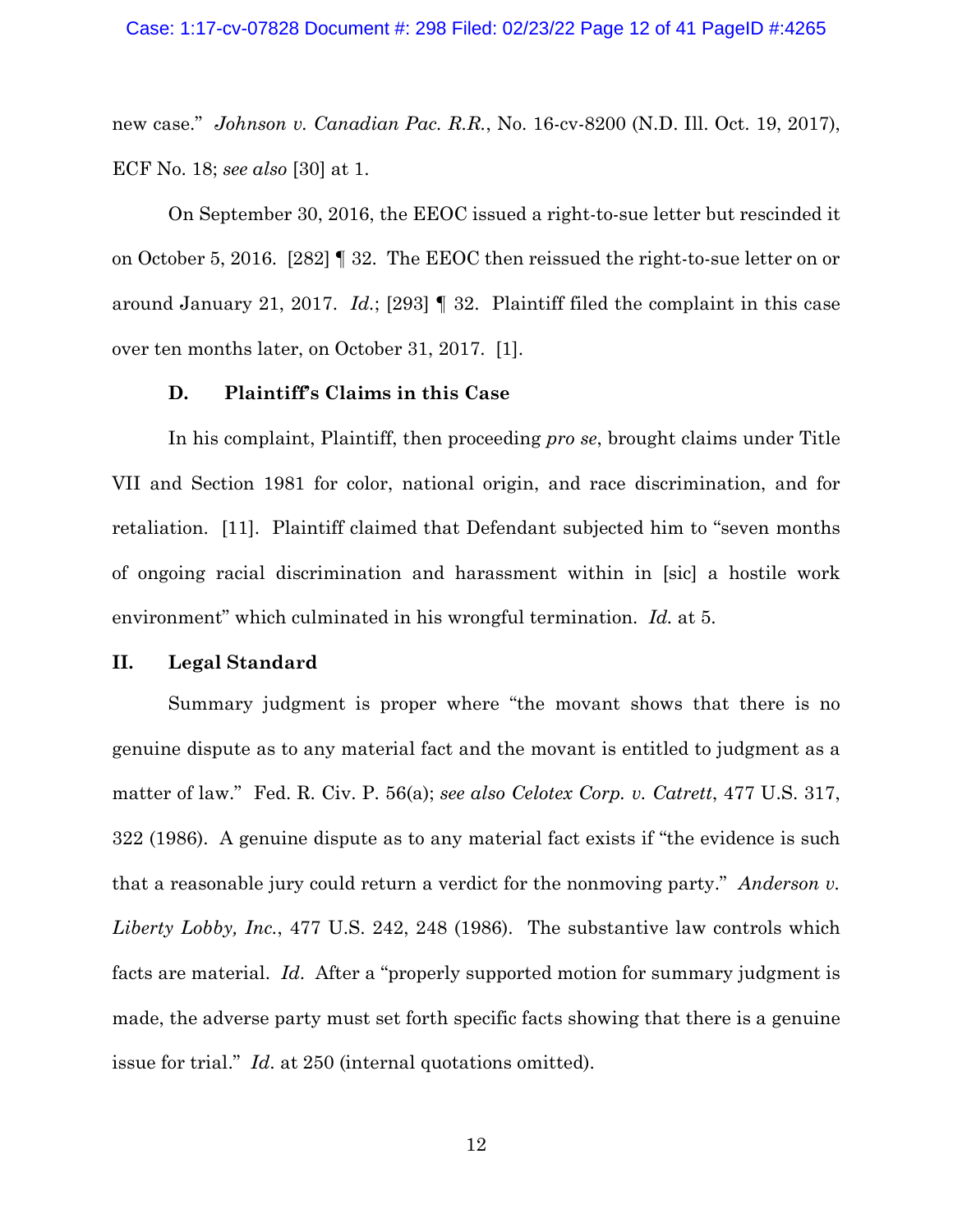The Court "consider[s] all of the evidence in the record in the light most favorable to the non-moving party, and [] draw[s] all reasonable inferences from that evidence in favor of the party opposing summary judgment." *Skiba v. Ill. Cent. R.R. Co.*, 884 F.3d 708, 717 (7th Cir. 2018) (internal citation and quotations omitted). The Court "must refrain from making credibility determinations or weighing evidence." *Viamedia, Inc. v. Comcast Corp*., 951 F.3d 429, 467 (7th Cir. 2020) (citing *Anderson*, 477 U.S. at 255). In ruling on summary judgment, the Court gives the non-moving party "the benefit of reasonable inferences from the evidence, but not speculative inferences in [its] favor." *White v. City of Chicago*, 829 F.3d 837, 841 (7th Cir. 2016) (internal citations omitted). "The controlling question is whether a reasonable trier of fact could find in favor of the non-moving party on the evidence submitted in support of and opposition to the motion for summary judgment." *Id*. (citation omitted).

### **III. Analysis**

Defendant moves for summary judgment on Plaintiff's claims, arguing that: (1) the Railway Labor Act (RLA) precludes Plaintiff's claims; (2) Plaintiff's Title VII claims are time-barred; (3) and even if not preempted or time-barred, Plaintiff's discrimination and retaliation claims fail as a matter of law. [250]. This Court will address the threshold issue of RLA preclusion first before turning to the remainder of the arguments.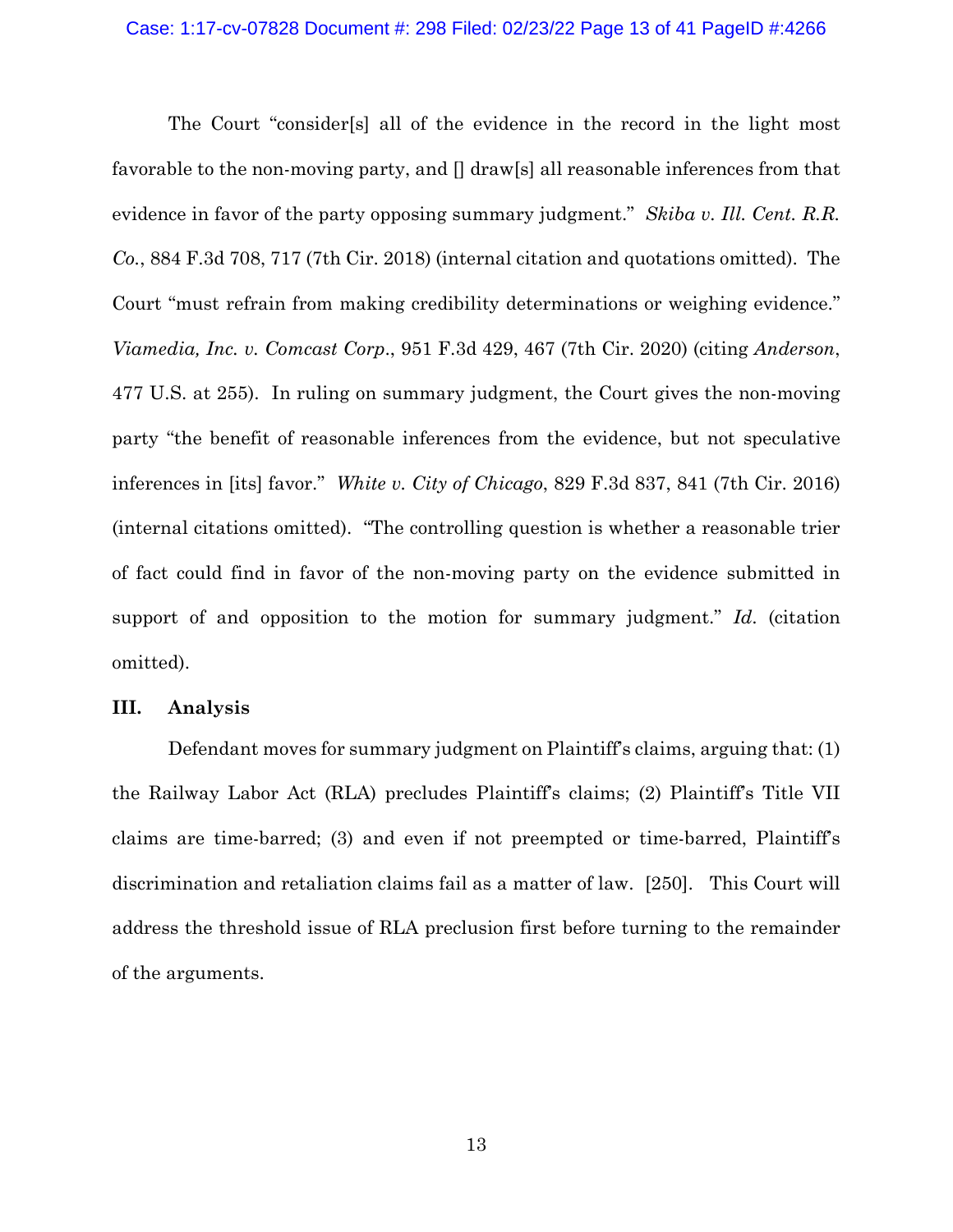# **A. RLA Preclusion[2](#page-13-0)**

## **1. Minor Disputes Under the RLA**

Congress enacted the RLA in 1926 out of a concern that the "nation's transportation network" might be "brought to a standstill because of labor conflict." *Bhd. of Locomotive Eng'rs & Trainmen (Gen. Comm. of Adjustment, Cent. Region) v. Union Pac. R.R. Co.*, 879 F.3d 754, 755 (7th Cir. 2017). The RLA "is designed to substitute bargaining, mediation, and arbitration" for strikes, and thus, a "strong preference for arbitration, as opposed to judicial resolution of disputes," inheres in the RLA. *Id.*

The RLA provides a mandatory and exclusive arbitral mechanism for "minor" disputes between railroads and their employees. *Rabe v. United Air Lines, Inc.*, 636 F.3d 866, 872 (7th Cir. 2011). "Minor" disputes are those "'growing out of grievances or out of the interpretation or application of agreements concerning rates of pay, rules, or working conditions.'" *Carlson v. CSX Transp., Inc.*, 758 F.3d 819, 831 (7th Cir. 2014) (quoting 45 U.S.C. § 153(i)); *see also Bhd. of Locomotive Eng'rs*, 879 F.3d at 756. Generally, where a claim requires interpretation of a CBA or can be "conclusively resolved" by interpreting the CBA, the court will determine it a "minor" dispute subject to mandatory arbitration. *Brown v. Ill. Cent. R.R. Co.*, 254 F.3d 654, 658 (7th Cir. 2001). But the "mere need to consult a collective bargaining agreement"

<span id="page-13-0"></span><sup>2</sup> Although the parties refer to the concept of RLA "preemption," the proper term is "preclusion" because Plaintiff brings only federal claims. "Preclusion" means that a federal statute displaces a *federal* claim, whereas "preemption" means that a federal statute displaces a *state* claim. *Brown v. Ill. Cent. R.R. Co.*, 254 F.3d 654, 661 (7th Cir. 2001).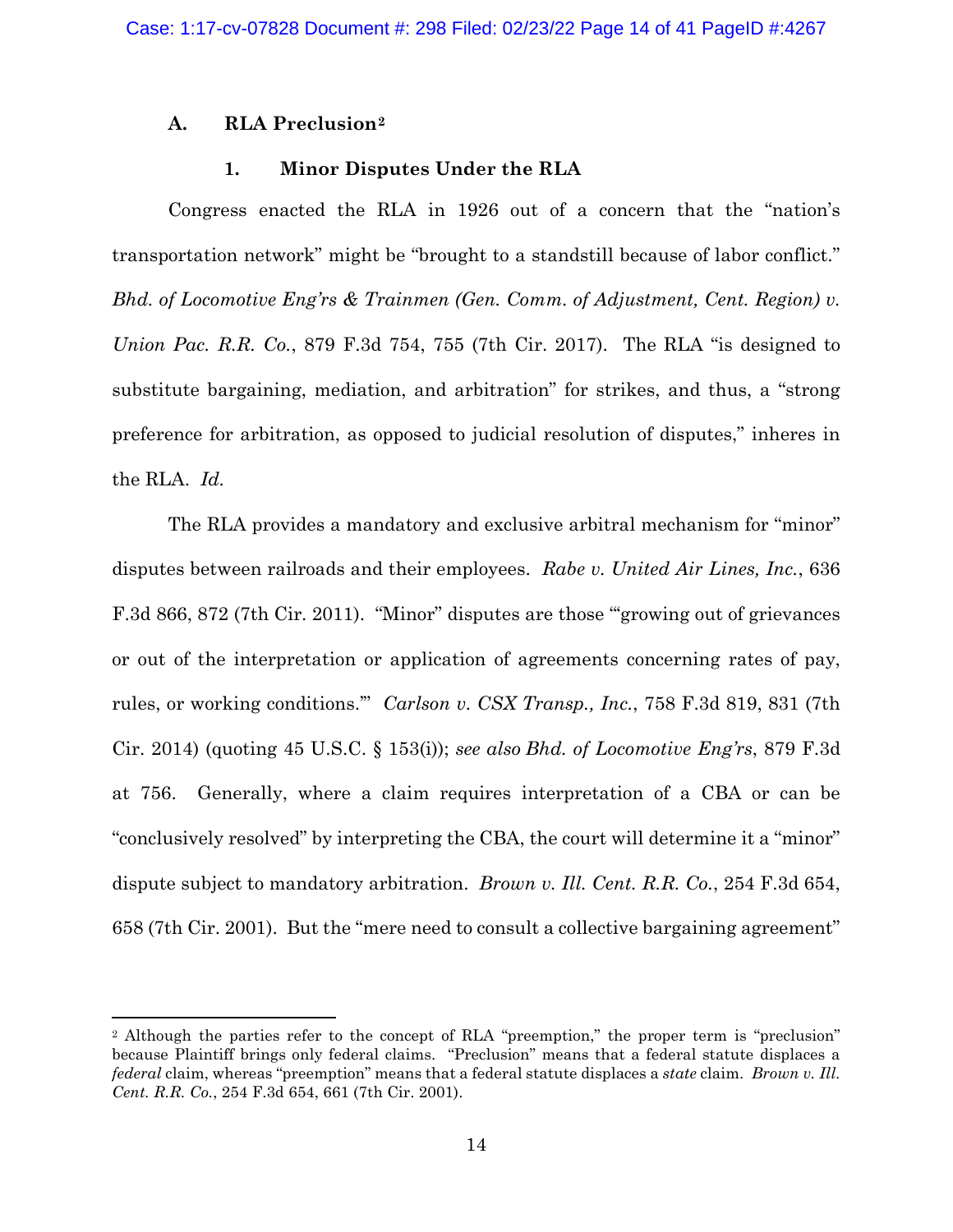## Case: 1:17-cv-07828 Document #: 298 Filed: 02/23/22 Page 15 of 41 PageID #:4268

does not give rise to preclusion, and thus, when a claim does not arise under a collective bargaining agreement, preclusion only applies where a claim's "resolution depends on the disputed meaning of or requires interpretation of contract terms." *Rabe*, 636 F.3d at 873.

The Seventh Circuit has yet to resolve whether the application of the RLA's mandatory arbitration provision divests courts of subject matter jurisdiction or results in a decision on the merits. *See Miller v. Sw. Airlines Co.*, 926 F.3d 898, 901 (7th Cir. 2019); *Carlson*, 758 F.3d at 831. But it makes no difference because "either a substantive or a jurisdictional label" ends the litigation between these parties "and forecloses its continuation in any other judicial forum." *Miller*, 926 F.3d at 901.

### **2. The RLA Does Not Preclude Plaintiff's Claims**

Defendant argues that the RLA precludes Plaintiff's claims because Rule 27(e) of the BRS CBA expressly provides that an employee's seniority and employment may be terminated when absent without authority, and thus, "any qualm" Plaintiff has about his dismissal implicates the CBA and triggers RLA preclusion. [250] at 4–5.

The Seventh Circuit's decision in *Carlson* controls whether the RLA precludes Plaintiff's discrimination and retaliation claims. In *Carlson*, the plaintiff alleged that her employer rejected her request for a reinstatement in retaliation for engaging in protected activity. 758 F.3d at 833. Like Defendant here, the *Carlson* employer argued that the RLA precluded the plaintiff's Title VII claims simply because, in refusing to reinstate the plaintiff, it acted pursuant to a collective bargaining agreement which provided the employer the right to refuse reinstatement. *Id.* at 832. This argument failed to persuade the Seventh Circuit which explained that a "claim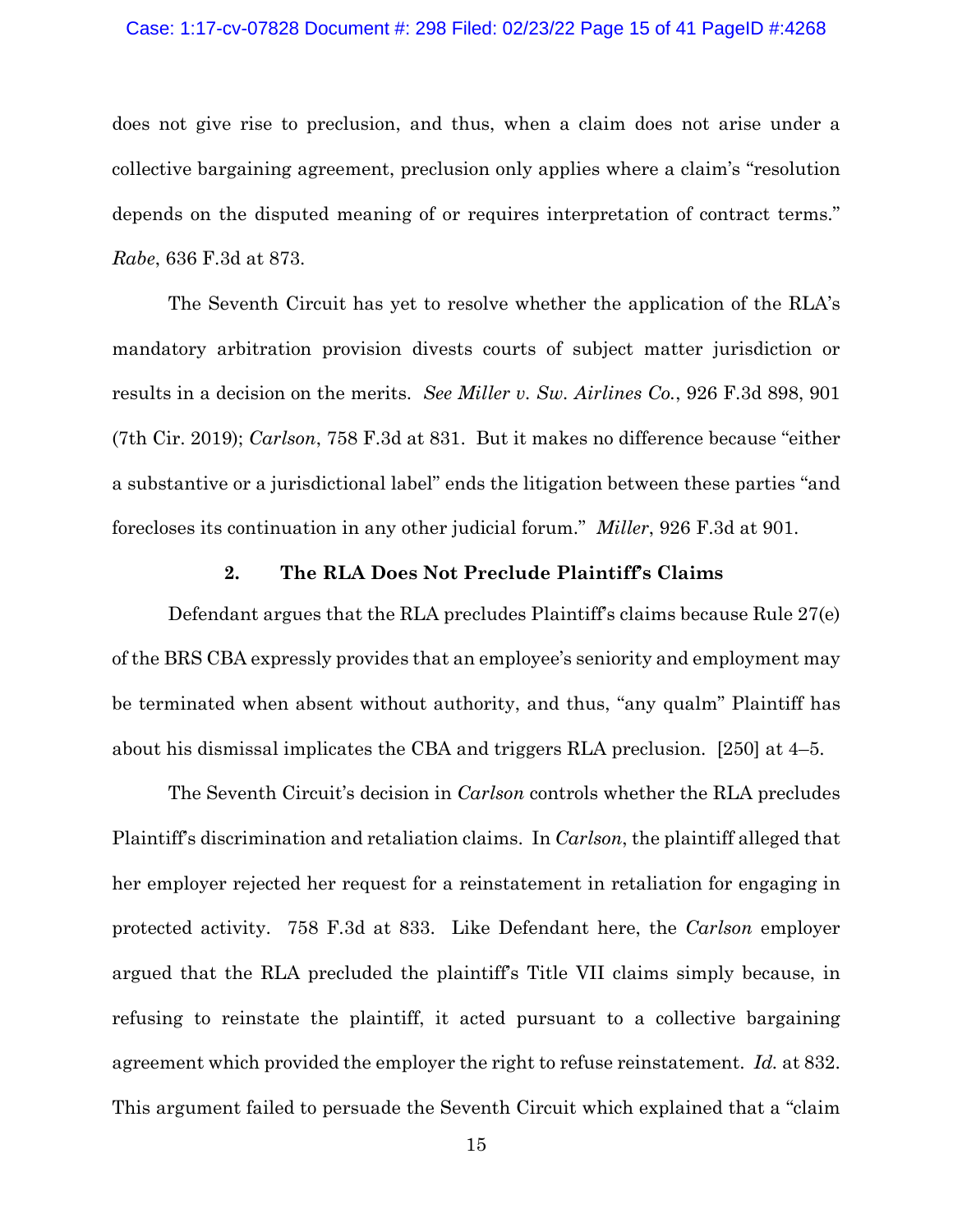### Case: 1:17-cv-07828 Document #: 298 Filed: 02/23/22 Page 16 of 41 PageID #:4269

is not barred simply because "the action challenged by the plaintiff is 'arguably justified' by the terms of the CBA." *Id.* (quoting *Brown*, 254 F.3d at 668). And in that case, the plaintiff's employment discrimination claims depended upon a pure "'factual inquiry into any retaliatory [or discriminatory] motive of the employer' rather than on an interpretation of the collective bargaining agreement." *Id.* (alteration in original) (quoting *Hawaiian Airlines, Inc. v. Norris*, 512 U.S. 246, 266 (1994)). Accordingly, the Seventh Circuit held that the RLA did not preclude the plaintiff's claims. *Id.*

Here, as in *Carlson*, Plaintiff brings discrimination and retaliation claims under Title VII and Section 1981. Whether Defendant violated these statutes depends upon a factual inquiry into Defendant's motives for allegedly discriminating against and terminating Plaintiff. *See Carlson*, 758 F.3d at 833; *compare Brown*, 254 F.3d at 668 (finding that the RLA precluded the plaintiff's ADA claim because the claim "depends in one crucial respect upon interpretation of the" applicable CBA, and that interpretation "could conclusively resolve" the claim). To be sure, as Defendant points out, Rule 27(e) of the BRS CBA might have provided it a contractual basis to terminate Plaintiff because of his absences. But as the court of appeals underscored in *Carlson*, an employer cannot ensure preclusion simply by asserting CBA-based defenses. 758 F.3d at 833. Even if the CBA provided Defendant the right to terminate Plaintiff, Plaintiff's claims remain viable if, as he claims, Defendant terminated Plaintiff for discriminatory purposes, and *not* because he violated the CBA. *See id.* ("Even if Carlson did not have the qualifications specified in the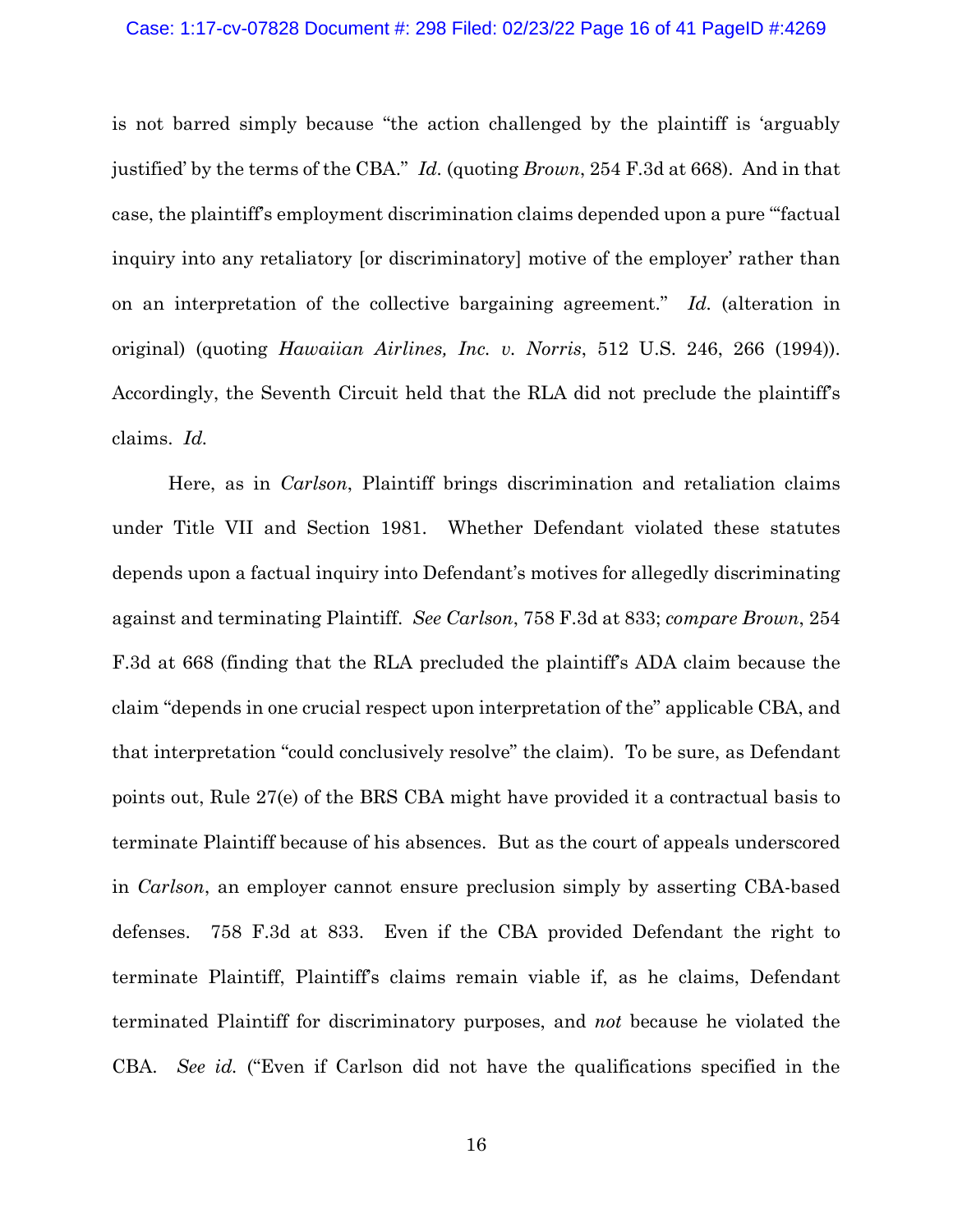collective bargaining agreement, she would still have viable Title VII claims if, as she alleges, the same potentially disqualifying attributes have been overlooked for men or for others who have not complained about discrimination."). In other words, the CBA-based defense cannot trigger preclusion because Plaintiff could show that, even if the defense applied, Defendant applied the CBA in a discriminatory or retaliatory manner. *See, e.g.*, *Butler v. Ne. Ill. Reg'l Commuter R.R. Corp.*, No. 17 C 7860, 2019 WL 4735397, at \*5 (N.D. Ill. Sept. 27, 2019) (holding that RLA preclusion did not apply because, although the plaintiff claimed that a last chance condition was impermissible under a CBA, his claims ultimately depended upon the assertion that his employer enforced the last chance condition because of his race, disability, and engaging in a protected activity); *Martinez v. Am. Airlines*, No. 15 C 7144, 2017 WL 201363, at \*4 (N.D. Ill. Jan. 18, 2017) ("The fact that [an employer's] alleged motive . . . stems from the collective bargaining agreement does not make Martinez's claim a minor dispute."), *aff'd sub nom. Martinez v. Am. Airlines, Inc.*, 715 F. App'x 568 (7th Cir. 2018).

For these reasons, this Court concludes that the RLA does not preclude Plaintiff's claims.

## **B. Title VII's Statute of Limitations**

Defendant next moves for judgment on Plaintiff's Title VII claims as timebarred. Under Title VII, a plaintiff can only file suit in federal court once he or she receives a right-to-sue letter from the EEOC; after receipt of the letter, the plaintiff must file suit within ninety days. *King v. Ford Motor Co.*, 872 F.3d 833, 839 (7th Cir.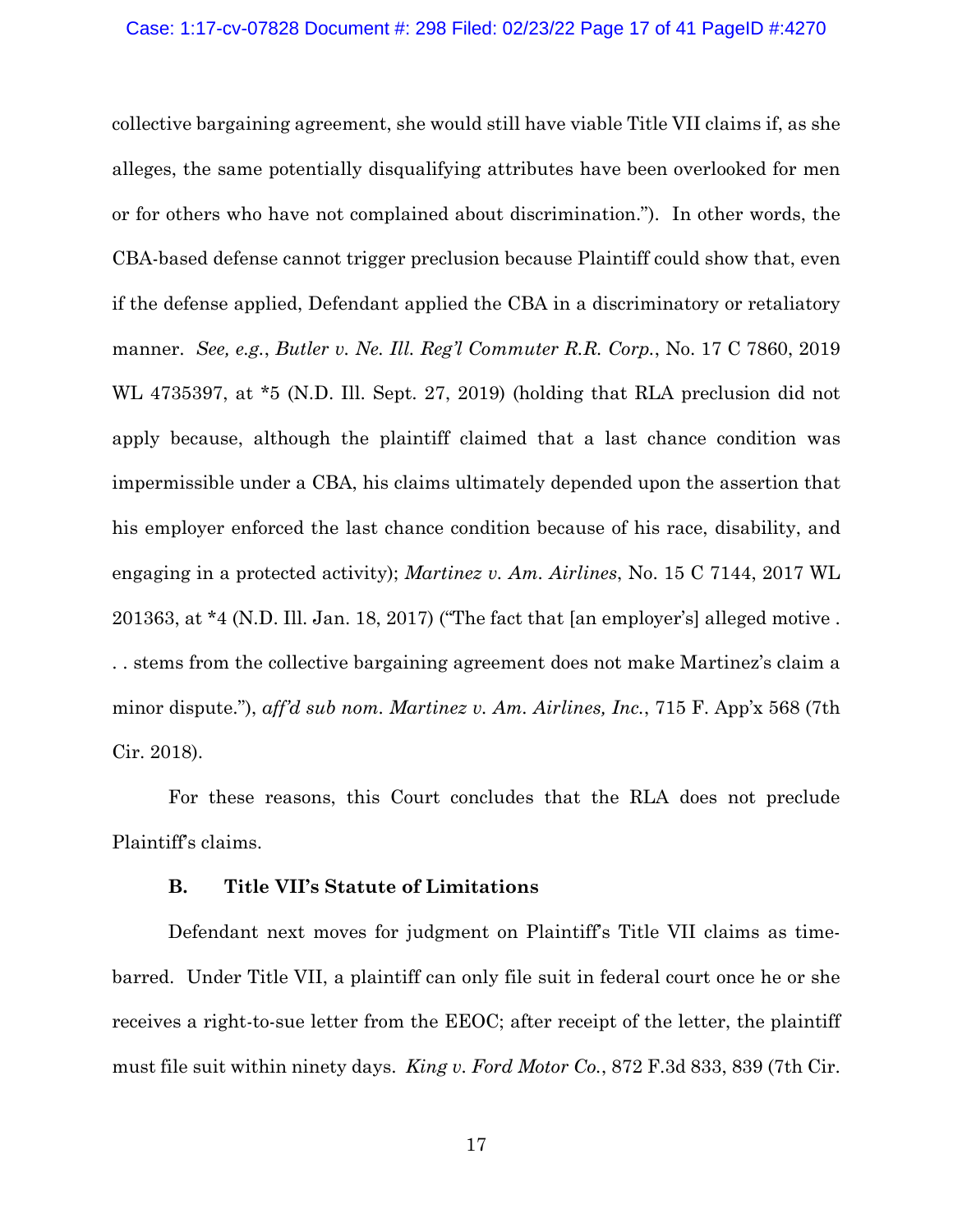2017) (citing 42 U.S.C. § *See* § 2000(e)-5(f)(1)). Here, it is undisputed that Plaintiff received two right-to-sue letters from the EEOC: the first on September 30, 2016 (which the EEOC rescinded on October 5, 2016), and another on or around January 21, 2017. [282] ¶ 32; [293] ¶ 32. Plaintiff did not file this lawsuit until November 13, 2017, approximately eleven months after the later of these dates. [11]. Thus, his Title VII claims are plainly time-barred under the ninety-day rule. This is not the first time this Court has considered the timeliness issue. In its order on Defendant's motion to dismiss in this suit, the Court noted that the Title VII claims "appear[ed] to be untimely," although it declined to formally dismiss the Title VII claim because Plaintiff could proceed with his Section 1981 claim which Defendant did not challenge at that juncture. [30] at 3–4.

Hoping to overcome summary judgment on timeliness grounds, Plaintiff creatively argues that he actually cured the timeliness deficiency because he filed the January 2017 right-to-sue letter in his *earlier filed* case (16-cv-08200), on April 13, 2017, less than ninety days from the date of his receipt. [280] at 13. But Plaintiff's filing of the right-to-sue in his *earlier* case is irrelevant. When "a "federal civil action is dismissed without prejudice, the statute of limitations runs continuously." *Lee v. Cook County*, 635 F.3d 969, 971 (7th Cir. 2011); *see also Wilson v. Wexford Health Sources, Inc.*, 932 F.3d 513, 518 (7th Cir. 2019). Practically, a suit "dismissed without prejudice is treated for statute of limitation purposes as if it had never been filed." *Moore v. Cook County*, No. 09 C 2992, 2010 WL 11713370, at \*2 (N.D. Ill. June 10, 2010) (quoting *Elmore v. Henderson*, 227 F.3d 1009, 1011 (7th Cir. 2000)), *aff'd sub*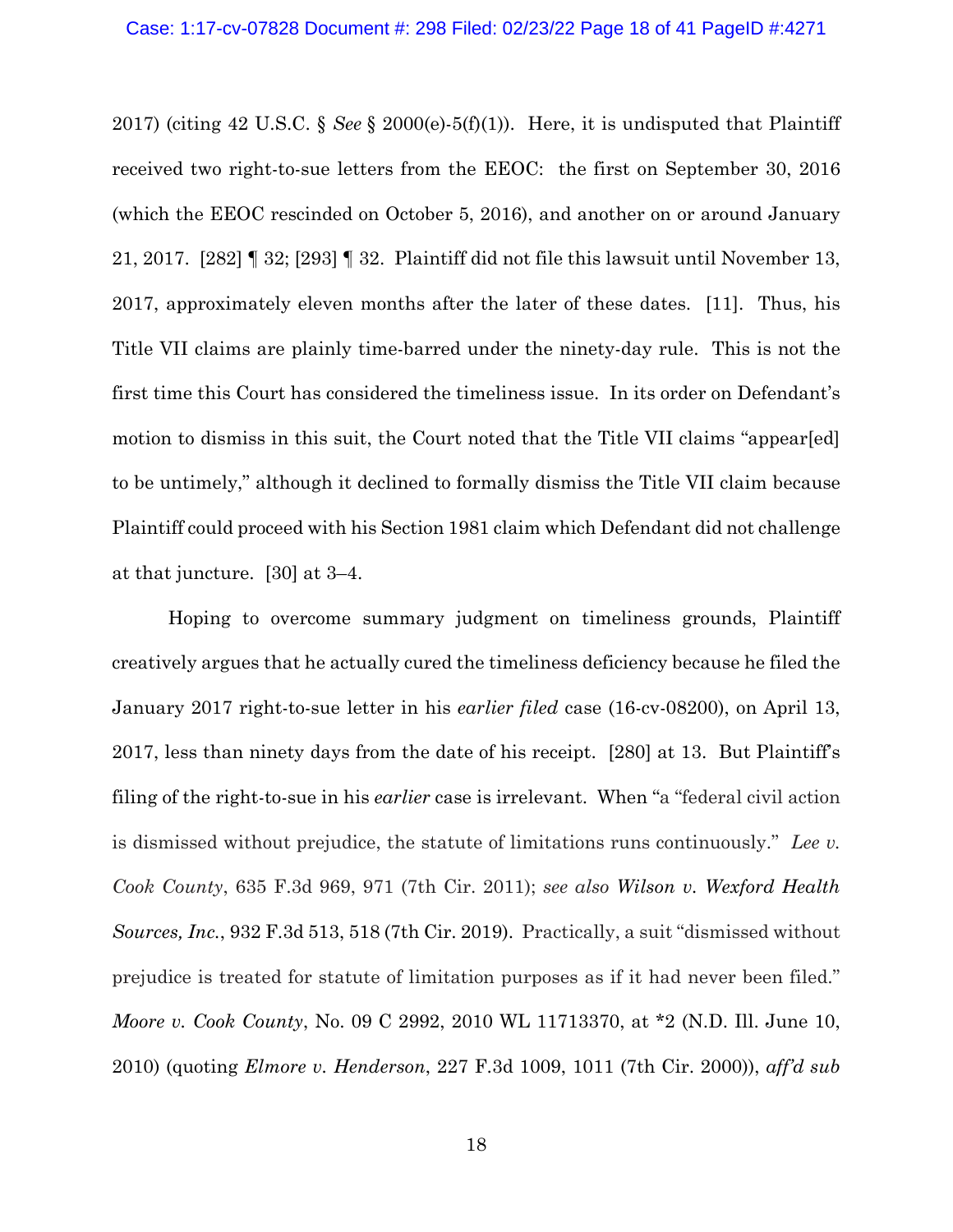### Case: 1:17-cv-07828 Document #: 298 Filed: 02/23/22 Page 19 of 41 PageID #:4272

*nom. Lee*, 635 F.3d at 969. Because the district court dismissed Plaintiff's first lawsuit without prejudice in October 2017, *see Johnson v. Canadian Pac. R.R.*, No. 16-cv-8200 (N.D. Ill. Oct. 19, 2017), ECF No. 18, this Court must treat that first lawsuit—for statute of limitations purposes—as if it never existed. While the court is aware the Plaintiff was *pro se* at the time, it does not matter for statute of limitations purposes that he filed the January 2017 right-to-sue letter in his earlier case. Of course, by the time the statute of limitations ran on that right-to-sue letter (sometime in April 2017), Plaintiff was still litigating his first case. Accordingly, the district court's dismissal of that first case in October 2017 amounted to a dismissal with prejudice because, by then, it was already too late for Plaintiff to refile his Title VII claims.

Perhaps it is for that reason that Plaintiff invokes the doctrine of equitable tolling which extends the statute of limitations period in limited circumstances. *Lymon v. United Auto Workers Union, Loc. 2209*, 843 F. App'x 808, 809 (7th Cir. 2021). To avail himself of equitable tolling, Plaintiff must show that: (1) he has been pursuing his rights diligently; and (2) some "extraordinary circumstance" beyond his control prevented him from timely filing his claim. *Lee*, 635 F.3d at 972; *see Menominee Indian Tribe of Wis. v. United States*, 577 U.S. 250, 257 (2016) (noting that equitable tolling only applies where "the circumstances that caused a litigant's delay are both extraordinary *and* beyond its control"). Even if he demonstrated diligence (first prong), however, Plaintiff cannot show that an extraordinary circumstance (second prong) stood in the way.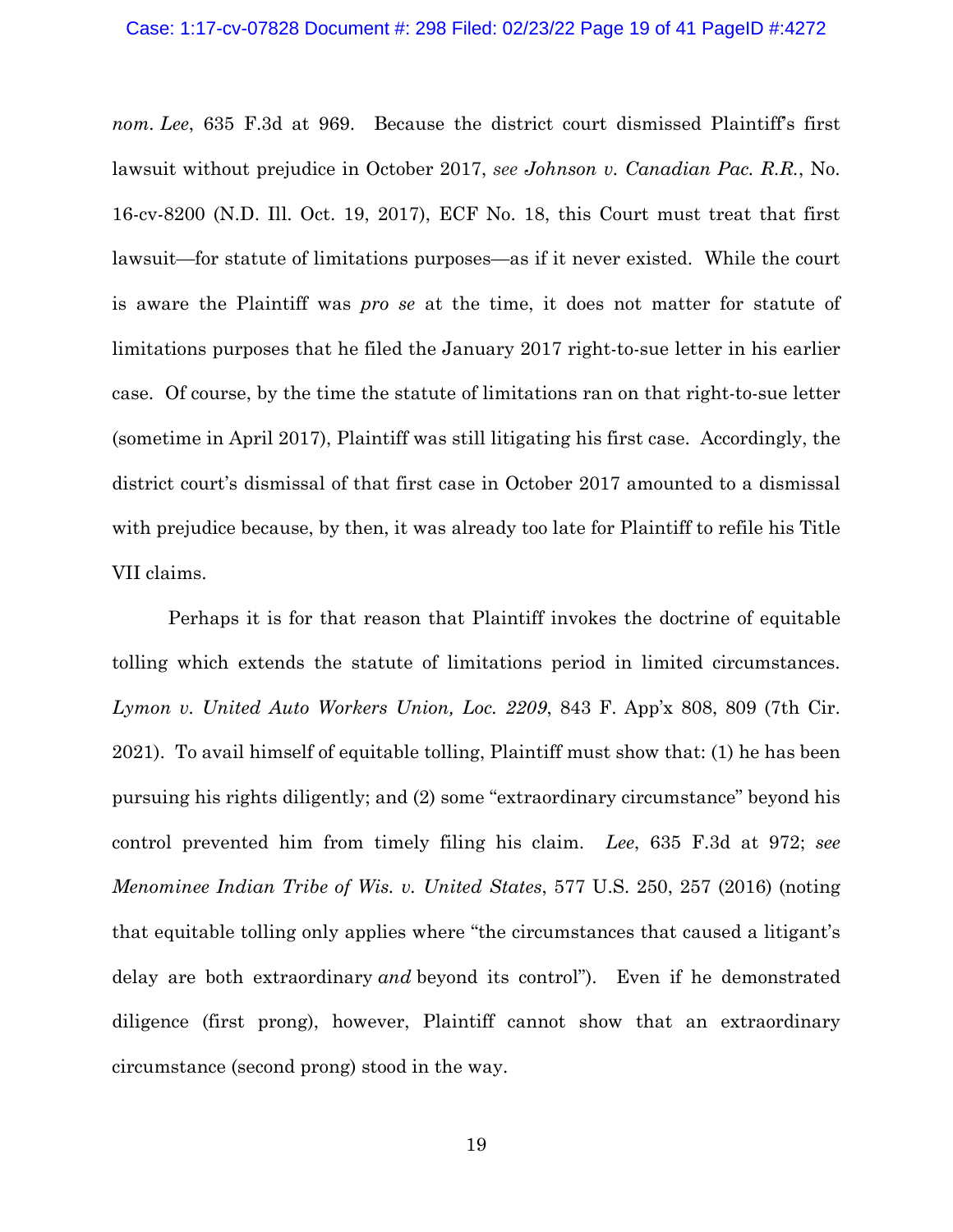### Case: 1:17-cv-07828 Document #: 298 Filed: 02/23/22 Page 20 of 41 PageID #:4273

In *Lee*, the Seventh Circuit considered the question of equitable tolling in a case, like here, where a district court's dismissal of an original suit without prejudice due to misjoinder amounted to an effective dismissal with prejudice because "it was *already* too late" for the plaintiffs to refile separate individual lawsuits. 635 F.3d at 972. The court rejected the notion that the dismissal without prejudice constituted an extraordinary circumstance under the equitable tolling doctrine and reasoned that the plaintiffs could have preserved the claim by appealing the district court's dismissal. *Id.*

So too, here. Under *Lee,* the district court's dismissal of Plaintiff's first case without prejudice fails to constitute an extraordinary circumstance; the proper course for Plaintiff to preserve his Title VII claim would have been to appeal the dismissal of the first case. 635 F.3d at 972. In addition, the record lacks any indication that an extraordinary circumstance *outside of Plaintiff's control* existed to prevent his timely failing. *See Menominee Indian Tribe of Wis.*, 577 U.S. at 257 (emphasizing that equitable tolling requires circumstances beyond the plaintiff's control). To the contrary, the record indicates that the district court dismissed Plaintiff's first lawsuit when he failed to appear at a hearing and for his inability to complete proper service. *See* [30] at 1. These are not circumstances outside of Plaintiff's control; he could have maintained his first suit and his Title VII claim by showing up to court and by perfecting service. His failures to do so foreclose the application of the equitable tolling doctrine.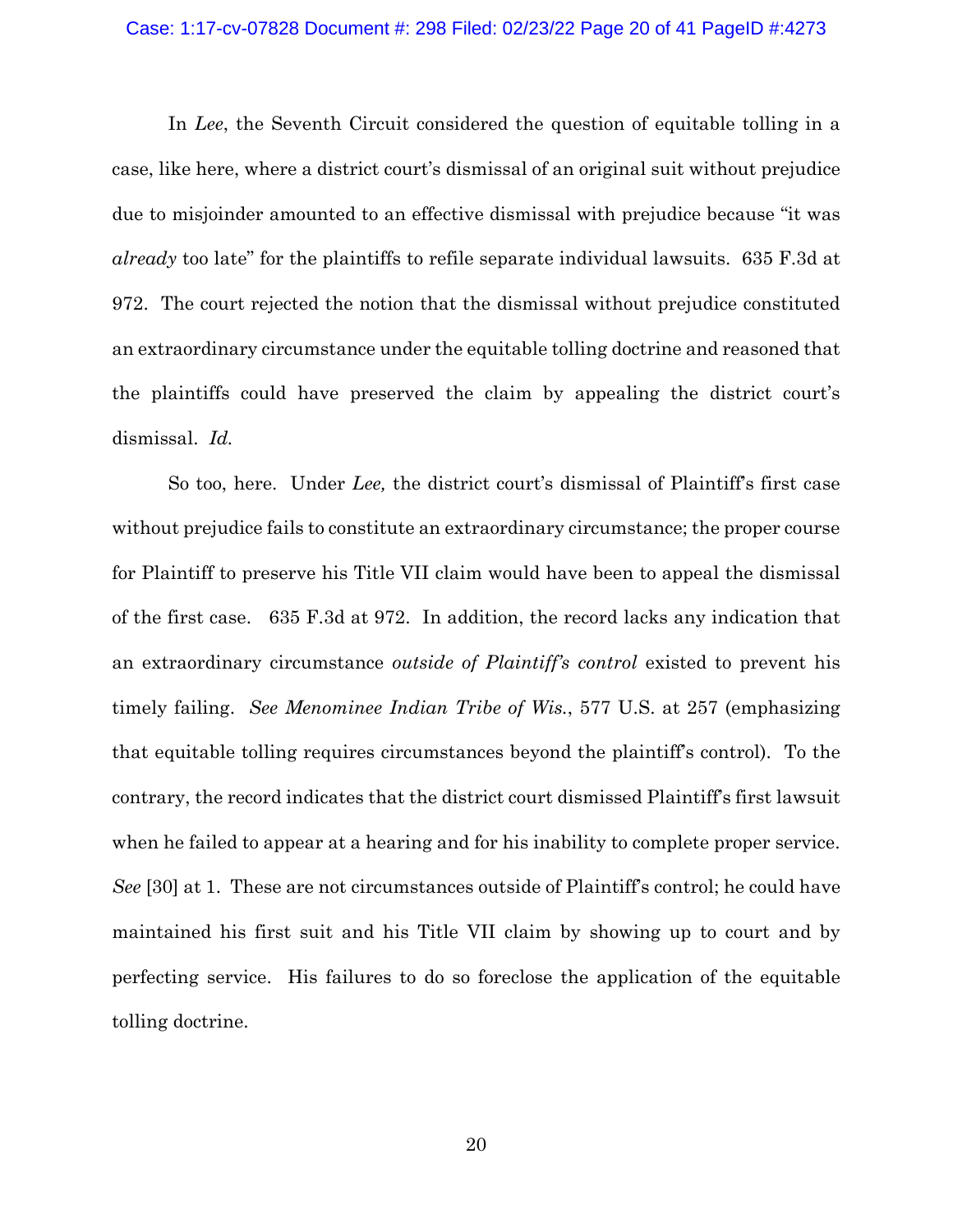### Case: 1:17-cv-07828 Document #: 298 Filed: 02/23/22 Page 21 of 41 PageID #:4274

For these reasons, this Court grants summary judgment to Defendant on Plaintiff's time-barred Title VII claims.

# **C. Racially-Motivated Termination**

Moving to the merits of Plaintiff's Section 1981 claims, Plaintiff advances two theories of discrimination: first, that Defendant terminated him because of his race, and second, that Defendant subjected him to a hostile work environment. In this section, this Court will assess the former theory.

In evaluating the merits of this theory, this Court's singular question boils down to whether the plaintiff's race caused his termination. *Igasaki v. Ill. Dep't of Fin. & Pro. Regul.*, 988 F.3d 948, 957 (7th Cir. 2021) (providing the legal framework under Title VII); *see Smith v. Chi. Transit Auth.*, 806 F.3d 900, 904 (7th Cir. 2015) (noting the "legal analysis for discrimination claims under Title VII and § 1981 is identical"). Plaintiff can proceed to prove his claim under two methods.

First, Plaintiff may use the framework developed by the Supreme Court in *McDonnell Douglas v. Green*, 411 U.S. 792 (1973). Under *McDonnell Douglas*, a plaintiff must first establish a prima facie case by showing that: "(1) he belongs to a protected class; (2) he met his employer's legitimate expectations; (3) he suffered an adverse employment action; and (4) another similarly situated employee outside of his protected class received better treatment from his employer." *Igasaki*, 988 F.3d at 957; *see also Chatman v. Bd. of Educ. of City of Chi.*, 5 F.4th 738, 746 (7th Cir. 2021). Once the plaintiff establishes a prima facie case, the burden then "shifts to the employer to offer a nondiscriminatory motive"; if the employer does this, "the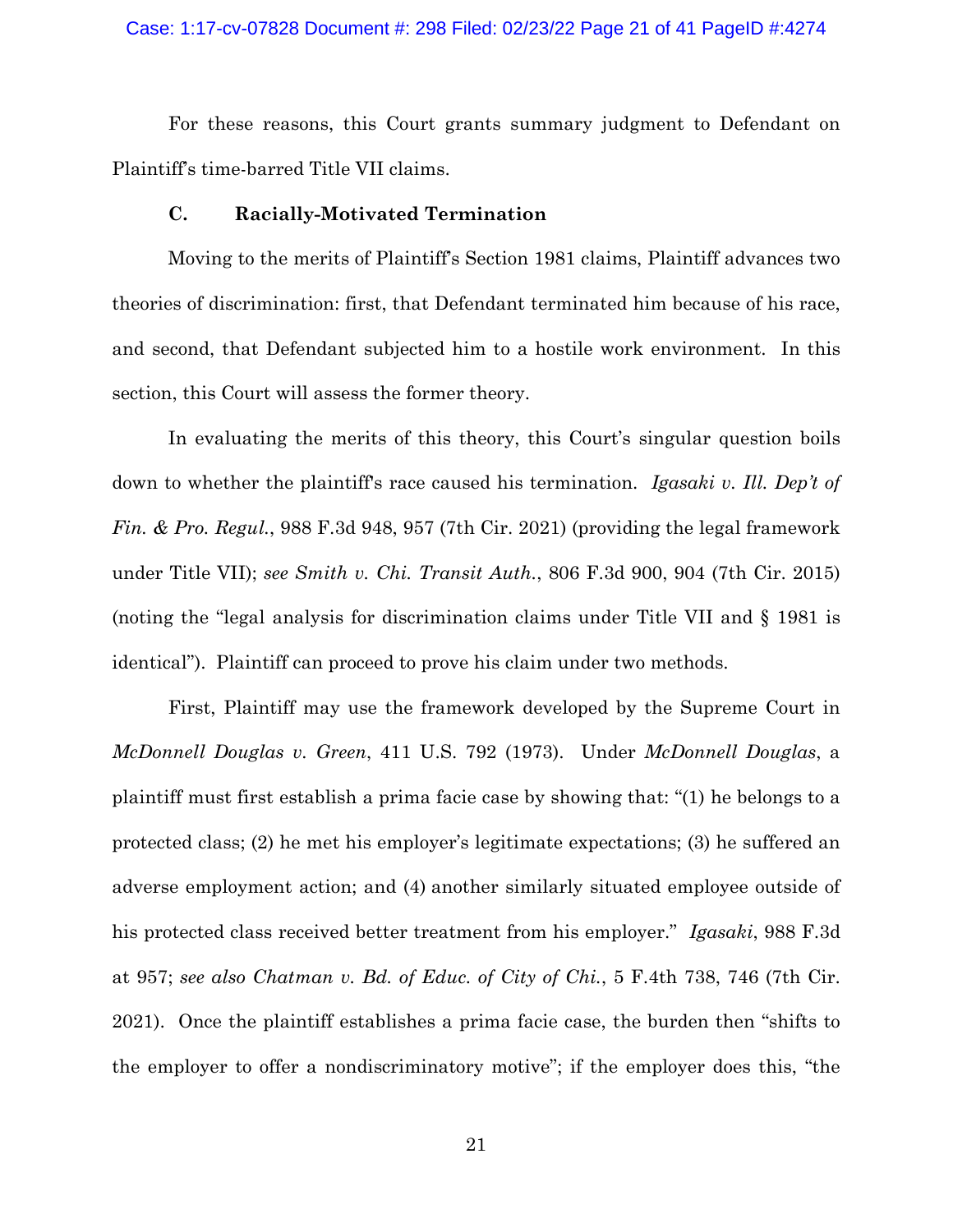### Case: 1:17-cv-07828 Document #: 298 Filed: 02/23/22 Page 22 of 41 PageID #:4275

burden shifts back to the plaintiff to show that the employer's stated reason was a pretext." *Igasaki*, 988 F.3d at 957 (quoting *Purtue v. Wis. Dep't of Corr.*, 963 F.3d 598, 601–02 (7th Cir. 2020), *reh'g denied* (July 31, 2020)).

In *Ortiz v. Werner Enterprises, Inc.*, the Seventh Circuit introduced an alternative to the *McDonnell Douglas* framework. Under *Ortiz*, the core question in any employment discrimination case "is simply whether the evidence would permit a reasonable factfinder to conclude that the plaintiff's race, ethnicity, sex, religion, or other proscribed factor caused the discharge or other adverse employment action" at issue. 834 F.3d 760, 765 (7th Cir. 2016). When using this approach, courts ask only "whether the totality of the evidence shows discrimination, eschewing any framework or formula." *Igasaki*, 988 F.3d at 958 (citing *Ortiz*, 834 F.3d at 765). The Seventh Circuit's decision in *Ortiz*, however, "did not alter '*McDonnell Douglas* or any other burden-shifting framework.'" *McKinney v. Office of Sheriff of Whitley Cty.*, 866 F.3d 803, 807 (7th Cir. 2017) (quoting *Ortiz*, 834 F.3d at 766).

Plaintiff proceeds under both the *Ortiz* and *McDonnell Douglas* frameworks. *See* [280] at 18 (citing *Ortiz*), 19 (referencing pretext), 23 (discussing similarly situated employees). No matter the approach used here, Plaintiff fails to raise a triable of fact as to whether Defendant's termination was discriminatory.

## **1.** *McDonnell Douglas* **Framework**

Under *McDonnell Douglas*, Plaintiff's discrimination claim fails to overcome summary judgment for at least two reasons.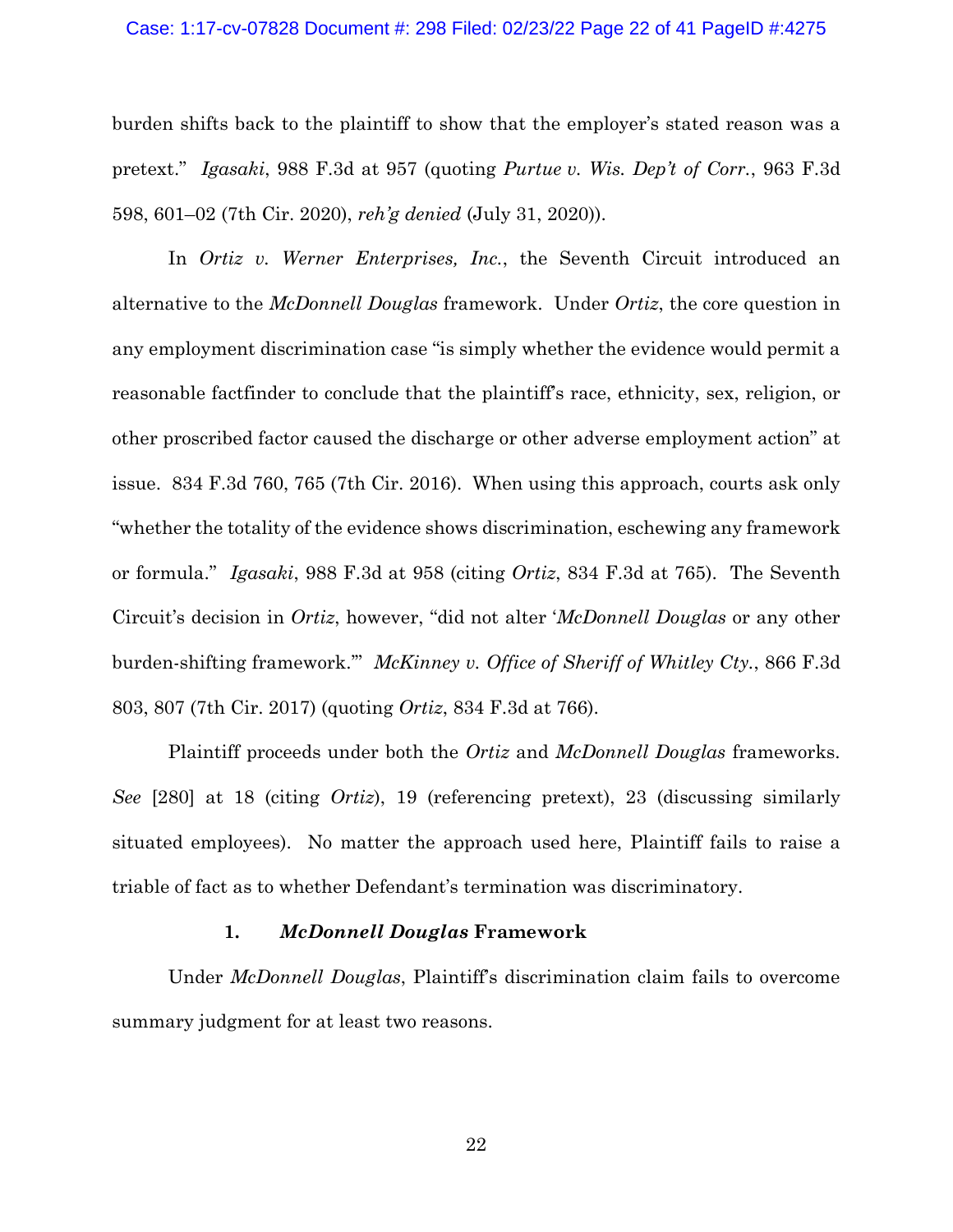First, Plaintiff cannot establish a prima facie case of discrimination because he fails to identify a similarly situated employee who received favorable treatment. While similarly situated parties need not be identical in every conceivable way, they must be directly comparable to the plaintiff in "all material respects." *Marnocha v. St. Vincent Hosp. & Health Care Ctr., Inc.*, 986 F.3d 711, 719 (7th Cir. 2021) (quoting *Coleman v. Donahoe*, 667 F.3d 835, 846 (7th Cir. 2012)). Factors considered here "most often include whether the employees (i) held the same job description, (ii) were subject to the same standards, (iii) were subordinate to the same supervisor, and (iv) had comparable experience, education, and other qualifications—provided the employer considered the latter factors in making the personnel decision." *Brummett v. Sinclair Broad. Grp., Inc.*, 414 F.3d 686, 692–93 (7th Cir. 2005) (quoting *Ajayi v. Aramark Bus. Servs., Inc.*, 336 F.3d 520, 532 (7th Cir. 2003)). And, of course, a similarly situated employee cannot share a plaintiff's "race, sex, religion, or other protected status." *Howell v. Wexford Health Sources, Inc.*, 987 F.3d 647, 656 (7th Cir. 2021).

Plaintiff claims that numerous white employees violated Defendant's conduct rules, but Defendant treated all of them more favorably than Plaintiff who Defendant terminated. [280] at 24. Plaintiff points to Richard Vock, Will Copeland, Brian Kopka as conductor comparators; according to Plaintiff, Defendants treated these employees better by, in the cases of Vock and Copeland, allowing them to reinstate after disciplinary action, and in the case of Kopka, allowing him to resign rather than be terminated. *Id.* at 24–25. As the undisputed facts show, however, Vock and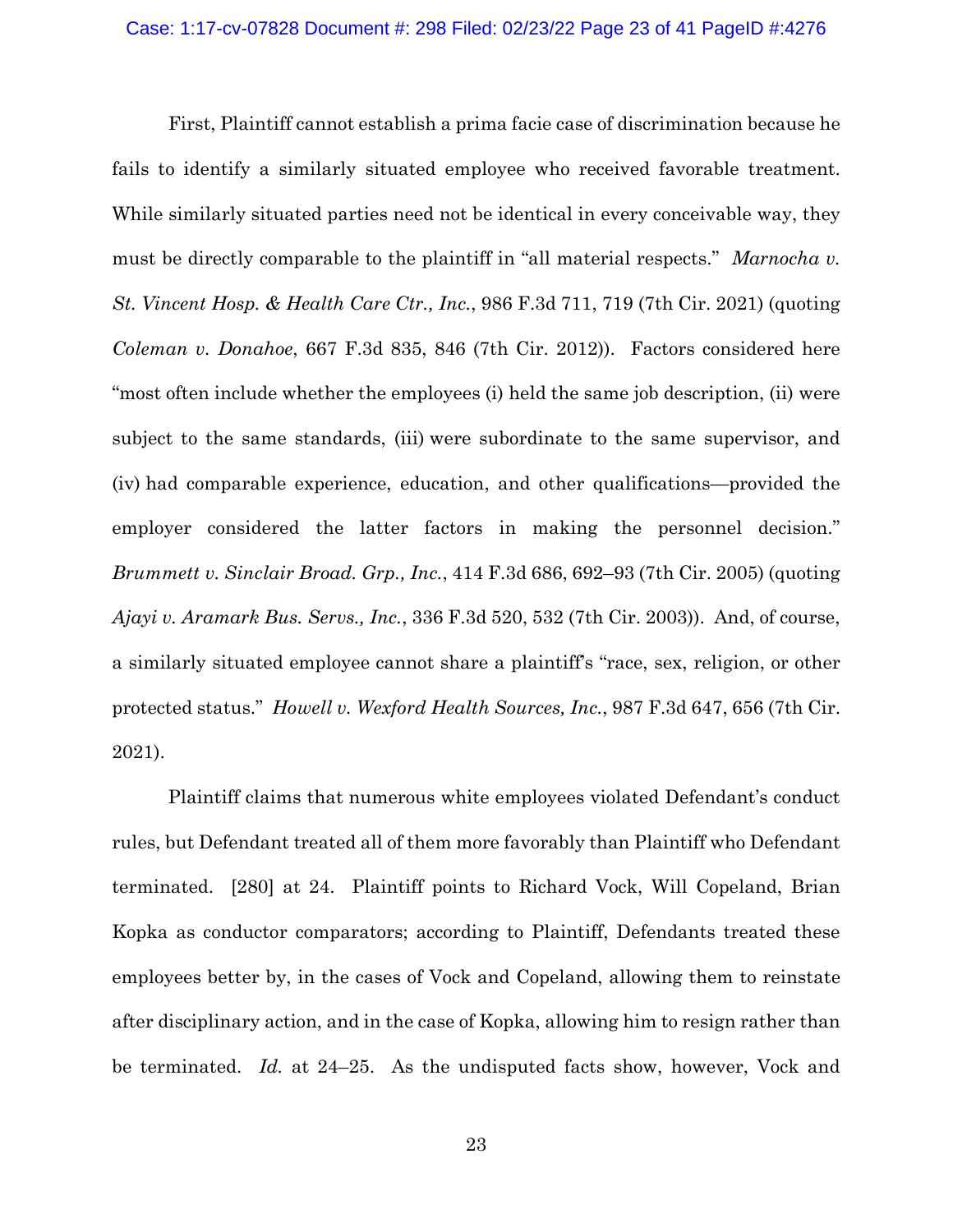Copeland were conductors, not assistant signalmen. And Plaintiff has not introduced any evidence that Defendant held conductors and assistant signalmen to the same "performance standards." Instead, Plaintiff was disciplined under the BRS CBA, an agreement not binding on conductors like Vock and Copeland. Importantly, there is no evidence that Vock and Copeland faced discipline from the same supervisor as Plaintiff. *Gamble v. FCA US LLC*, 993 F.3d 534, 539 (7th Cir. 2021); *see Coleman v. Donahoe*, 667 F.3d 835, 848–49 (7th Cir. 2012) (noting that, to show that employees were held to same standards, the plaintiff must introduce evidence that employees "were subject to the same standards of conduct, violated the same rule, and were disciplined by the same supervisor"). In fact, the evidence indicates that conductors and assistant signalmen worked under different CBAs dictating different conditions and work expectations.[3](#page-23-0) [251] ¶¶ 4–5, 9; *see e.g., Golston v. Ford Motor Co.*, No. 18- CV-02844, 2021 WL 4477859, at \*5 (N.D. Ill. Sept. 30, 2021) (holding that the plaintiff did not demonstrate a prima facie case of discrimination in part because he could not show that his proposed comparators engaged in similar violations of a company's antiharassment policy).

Kopka cannot serve as a comparator because he resigned. His conduct was serious, to be sure. But his decision to resign was his own. It is speculation for Johnson to assert that the Defendant gave Kopka "the chance to resign and go work

<span id="page-23-0"></span><sup>&</sup>lt;sup>3</sup> The Court disagrees with Defendant that Rule 27(e) is a "self-executing forfeiture and termination provision". [250] at 7. Section 27(e) permits termination, but the Court does not find it self-executing. Further, Vock engaged in conduct affecting the safe and inefficient operation of trains and causing delays; Copeland's issue involved "carrying out rules and reporting violations." [280] at 24. Safe operations, causing delays and reporting violations are serious infractions. This might be a matter for the jury if these individuals had the same supervisors as Plaintiff.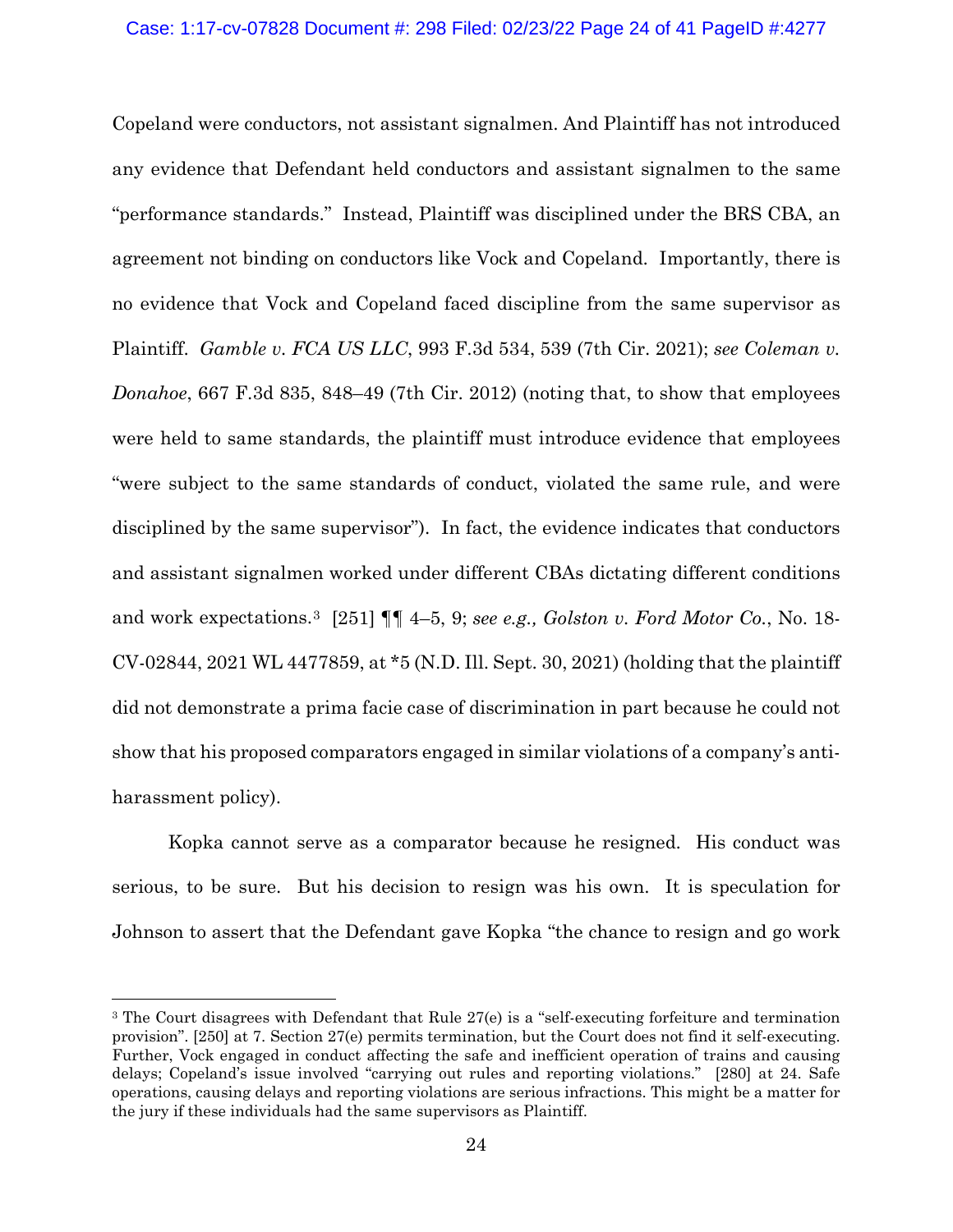## Case: 1:17-cv-07828 Document #: 298 Filed: 02/23/22 Page 25 of 41 PageID #:4278

at another company, instead of being terminated." [282] ¶ 28. The evidence shows only that Kopka resigned prior to his hearing, not that Defendant accommodated him by "allowing" him to resign. *See* [283] at 47.

Plaintiff also relies on two employees working in Signal & Communications (where he was working at the time of his termination) to serve as comparators under *McDonnell Douglas*: William Schmidt and Jeremy Hanson. Schmidt served a disciplinary suspension for striking a coworker with a shovel, and Defendant denied Hanson's application to work as a signalman because he received a ticket for driving under the influence to work. [282]  $\parallel$  30; [293]  $\parallel$  29. Again, these are worrisome transgressions—assault on a co-worker and driving to work intoxicated. Unlike Plaintiff, however, neither faced discipline under Section 27(e) of the BRS CBA for taking unauthorized absences. *Rozumalski v. W.F. Baird & Assocs., Ltd.*, 937 F.3d 919, 927 (7th Cir. 2019) (noting that an employee served as a poor comparator to the plaintiff because the comparator's alleged conduct (inappropriate physical conduct) was "quite different" from the plaintiff's performance issues (tardiness, subpar work product)). Nor is there any "evidence about who decided how to discipline the comparators." *Golston v. Ford Motor Co.*, No. 18-CV-02844, 2021 WL 4477859, at \*5 (N.D. Ill. Sept. 30, 2021); *see de Lima Silva v. Dep't of Corr.*, 917 F.3d 546, 559 (7th Cir. 2019) (in evaluating similarities between the plaintiff and an alleged comparator, courts should consider whether they shared the same disciplining supervisor); *Fennell v. BNSF Ry. Co.*, No. 17-CV-03291, 2020 WL 7024306, at \*7 (N.D. Ill. Nov. 30, 2020) ("It is significant that the comparators did not share the same disciplinary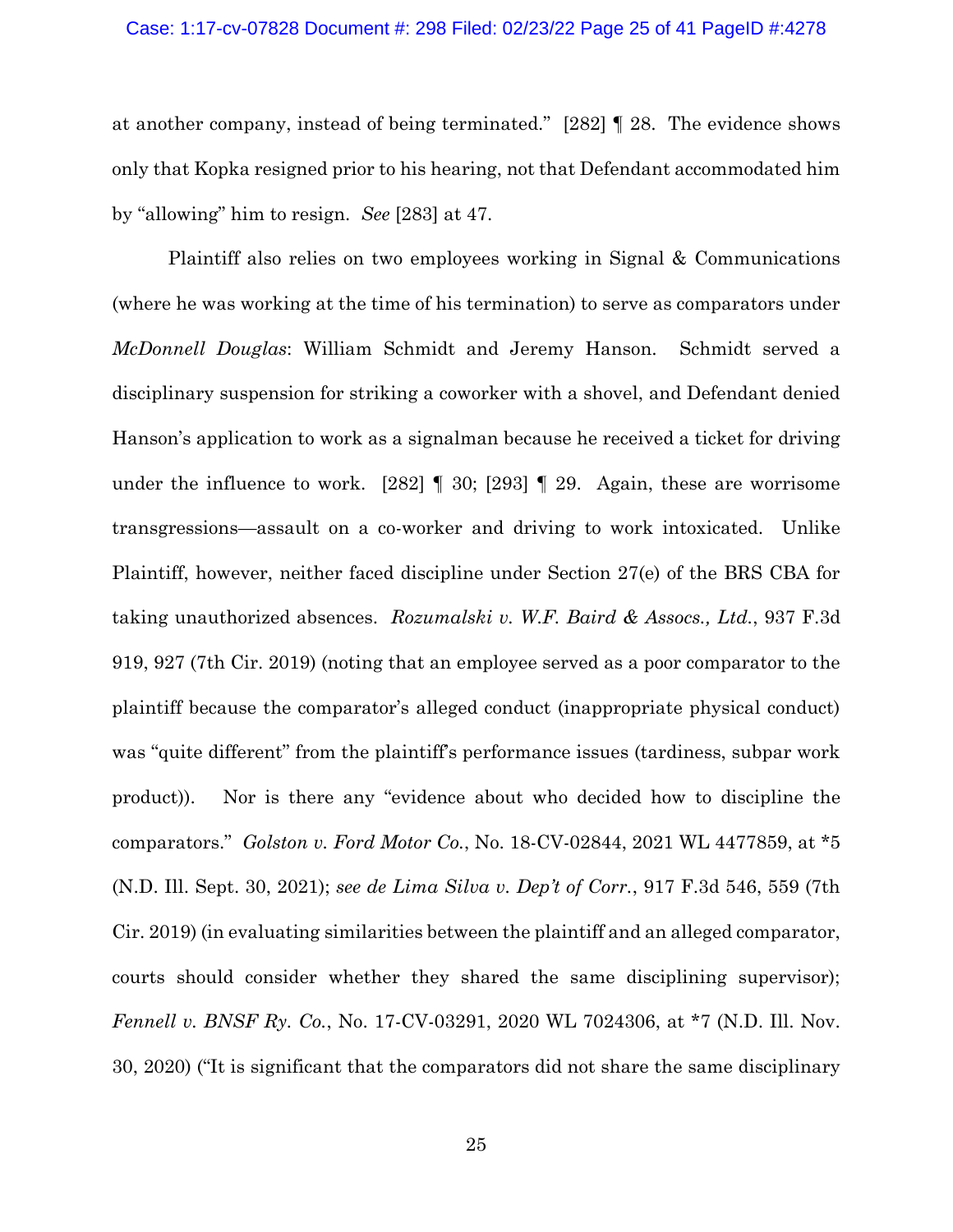decision-maker as Plaintiff."). Plaintiff asserts that, like him, Schmidt and Hanson reported up to Harwick. [282] ¶¶ 29, 30. Yet the evidence he submits—Harwick's LinkedIn profile—fails to support that assertion, as it says nothing about who Harwick supervised and/or had the authority to discipline at any point in time. *See* [289-17]. Moreover, as discussed below in relation to Plaintiff's retaliation claim, the evidence shows that Justin Meyer made the ultimate decision to terminate Plaintiff. *See also* [254]. There is no evidence that Meyer also served as the disciplining supervisor for either Schmidt or Hanson. No reasonable jury could find commonality for a meaningful comparison between Plaintiff and either Hanson or Schmidt on the basis of this record.

Plaintiff's discrimination theory also fails under *McDonnell Douglas* because Defendant has introduced a non-discriminatory reason for terminating Plaintiff—his absences—and Plaintiff has not demonstrated that Defendant's proffered reason served as mere pretext for racially-motivated animus. Pretext means "a lie, specifically a phony reason for some action." *Chatman*, 5 F.4th at 746 (quoting *Russell v. Acme-Evans Co.*, 51 F.3d 64, 68 (7th Cir. 1995)). The Seventh Circuit sets a "high evidentiary bar" for pretext. *Riley v. Elkhart Cmty. Sch.*, 829 F.3d 886, 894 (7th Cir. 2016). Thus, Plaintiff must also show that Defendant's explanations serve as a pretext specifically "*for the prohibited animus*." *Chatman*, 5 F.4th at 747 (emphasis added) (quoting *Hitchcock v. Angel Corps, Inc.*, 718 F.3d 733, 740 (7th Cir. 2013)).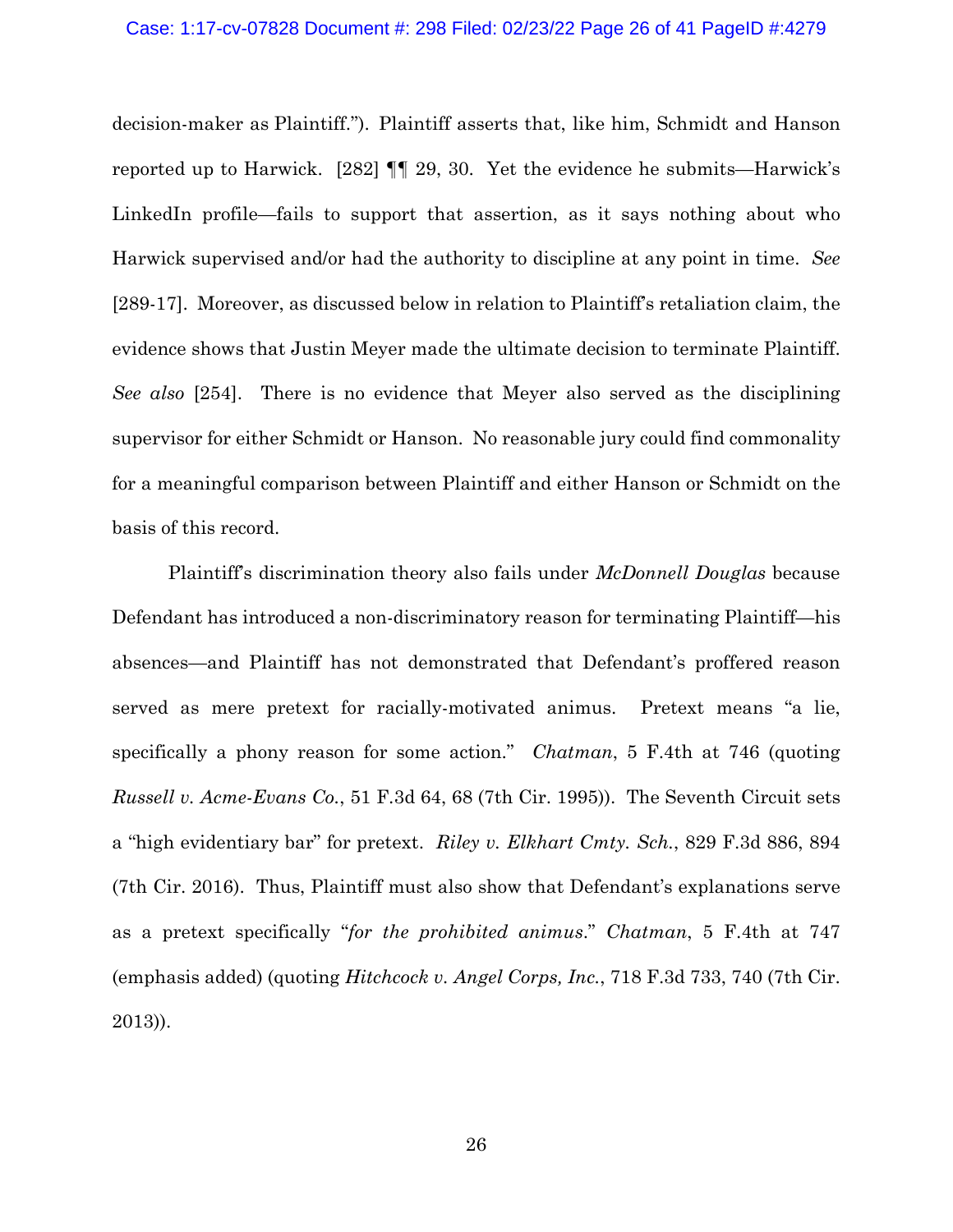Plaintiff points to several factors which he contends demonstrates pretext. First, he argues that Defendant wrongfully construed Section 27(e) of the BRS in a way that allowed it to terminate Plaintiff by charging him with taking seven duty days off without authorization, when the correct interpretation would only have counted four days of absence, requiring a hearing prior to termination. [280] at 19. But pretext does not arise from error, faulty reasoning, or mistaken judgment on the part of the employer. *Bless v. Cook Cty. Sheriff's Off.*, 9 F.4th 565, 573 (7th Cir. 2021); *Barnes v. Bd. of Trustees of Univ. of Ill.*, 946 F.3d 384, 389–90 (7th Cir. 2020). Even if Defendant made a grave error in its interpretation of Section 27, that fact alone does not suggest that Defendant's termination process "was used to hide racial discrimination." *Barnes*, 946 F.3d at 390. Plaintiff has presented no evidence indicating that Defendant did not honestly believe that Plaintiff had violated Section 27(e).

Plaintiff next questions whether Defendant correctly applied Rule 27(e)'s clause "absent from duty, *without proper authority*" because he *did* contact Campbell who he believed served as such proper authority. *Id.* at 19–20, [252-3] at 11 (emphasis added). Defendant responds that it interpreted the clause properly because Plaintiff never received *any* authority: he never requested permission to be absent, and he admits that he stated he would be there on November 25, then November 26, and then December 3. [292] at 11. No matter whether Plaintiff or Defendant presents the correct interpretation of the Rule, the evidence does not demonstrate pretext. Again, pretext does not arise when an employer commits a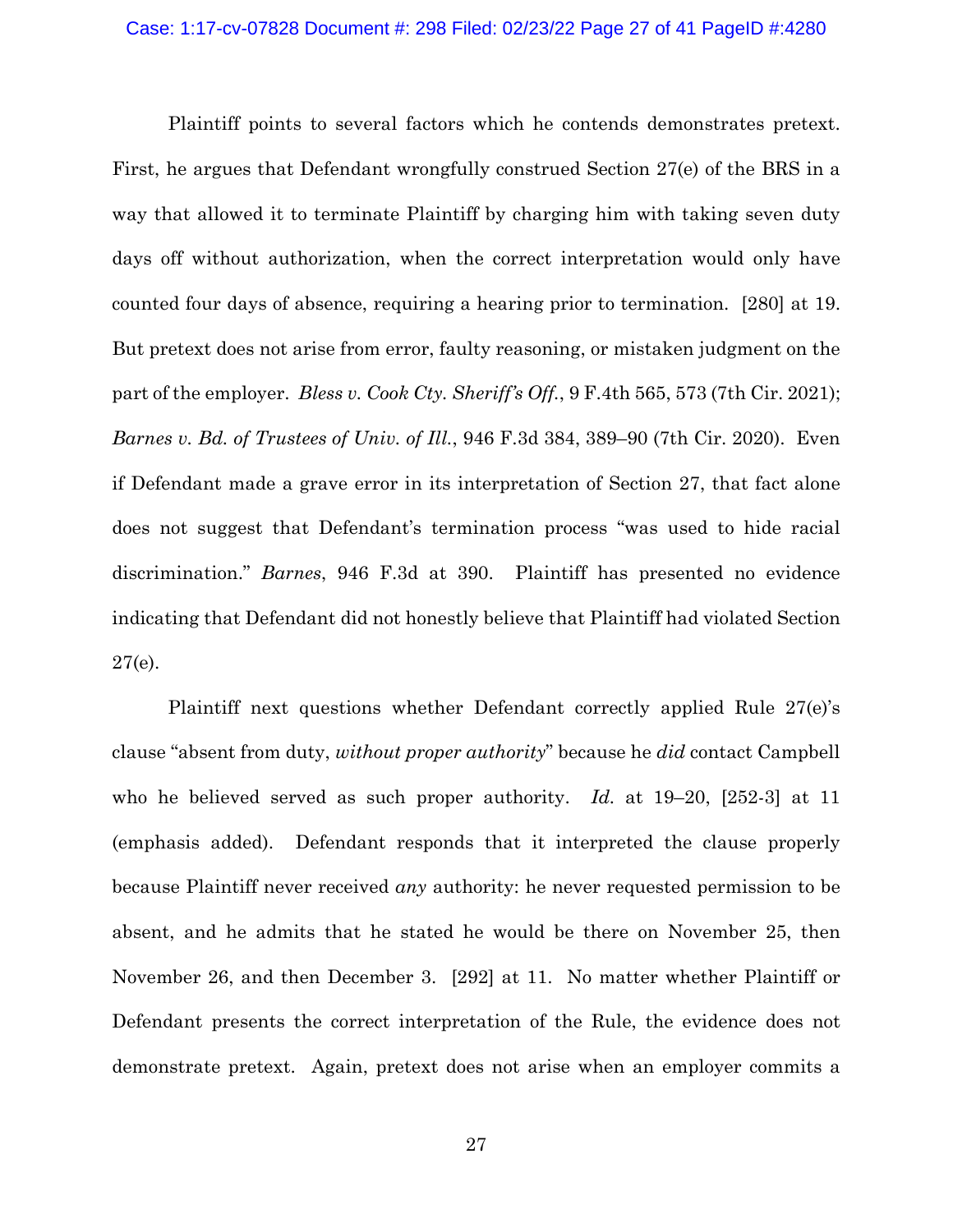### Case: 1:17-cv-07828 Document #: 298 Filed: 02/23/22 Page 28 of 41 PageID #:4281

mistake or even acts unfairly; Defendant's reason for termination need not be correct, only honest. *Simpson v. Franciscan All., Inc.*, 827 F.3d 656, 663 (7th Cir. 2016). There exists no evidence that Defendant gave a dishonest reason.

Plaintiff also urges this Court to infer pretext from Defendant's alleged failure to follow its own progressive discipline policy. [280] at 20. To be sure, unexplained or systematic deviations from established policies can sometimes raise an inference of discriminatory intent. *Smith*, 806 F.3d at 907. But no such policy was in place at the time Defendant terminated Plaintiff. Plaintiff cites a policy—a "Positive Behavior & Performance Development Policy"—that references the availability of informal coaching and counseling by a "supervisor" to remedy work-related issues before imposing more severe discipline. *See* [289-3] at 59–60. This policy, however, was discontinued by March 17, 2013, and thus, was not in effect by the time Defendant terminated Plaintiff in December 2013. *See* [277]; [278]; [294] ¶ 4. In a similar vein, Plaintiff insists that his supervisors—including Harwick and Hegland should have simply coached him instead of terminating him, and suggests that Harwick could have offered Plaintiff the opportunity to work in Chicago instead of terminating him. [280] at 21–22. Again, however, Plaintiff points to no policy mandating Harwick or Hegland to engage in informal discipline with Plaintiff. Nor does Plaintiff point to any policy indicating that Harwick should have considered transfer rather than termination. No reasonable jury could infer discriminatory intent from these facts.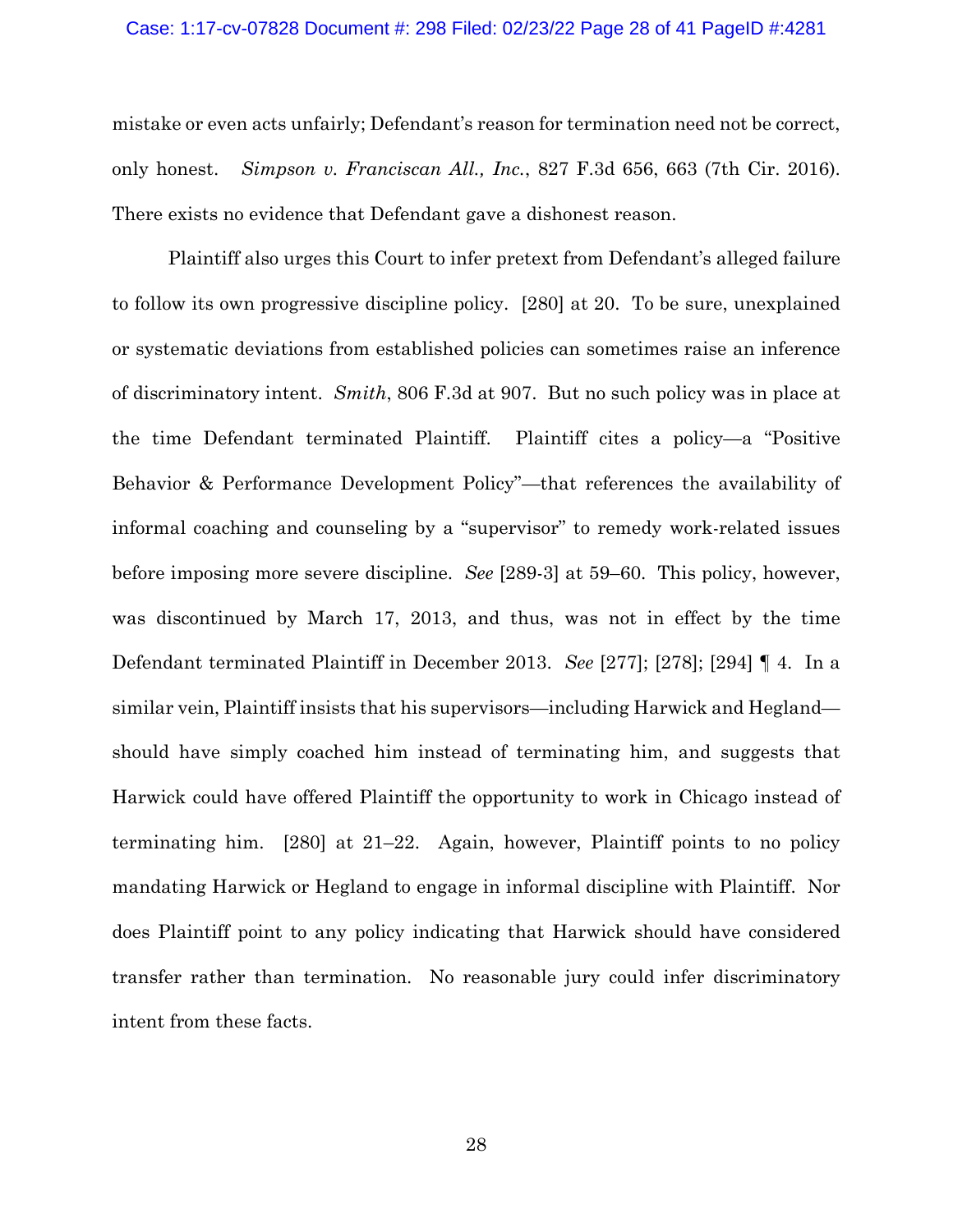At most, viewing all facts in Plaintiff's favor, the evidence demonstrates that Defendant applied the CBA's termination provision against Plaintiff harshly or even incorrectly. Plaintiff's complaints amount only to "quibbles with the wisdom of his employer's decision." *Lord v. High Voltage Software, Inc.*, 839 F.3d 556, 564 (7th Cir. 2016). This falls short of proving that Defendant's discriminatory animus motivated its decision to terminate Plaintiff.

# **2.** *Ortiz* **Framework**

Plaintiff similarly fails to raise a genuine issue of material fact under the *Ortiz* framework because he lacks evidence that his race caused his discharge. Under *Ortiz*, "all evidence belongs in a single pile and must be evaluated as a whole," and this Court asks whether a reasonable juror could conclude that Plaintiff would have kept his job if he was a different race, and "everything else had remained the same." 834 F.3d at 766.

The evidence as a whole suggests that Defendant terminated Plaintiff due to his unexcused absences between November 25 and December 2, 2013, [251] **[1]** 29, 39, and that the authority for Defendant to do so came from the BRS CBA governing Plaintiff's employment, which provides that the "seniority and employment of an employee who is absent from duty, without proper authority may be terminated." [252-3] at 11. As discussed below in the context of Plaintiff's hostile work environment theory, Plaintiff provides admissible evidence that he experienced racist remarks from other employees while he worked as an assistant signalman in North Dakota. But generally, "stray remarks" will "not support an inference of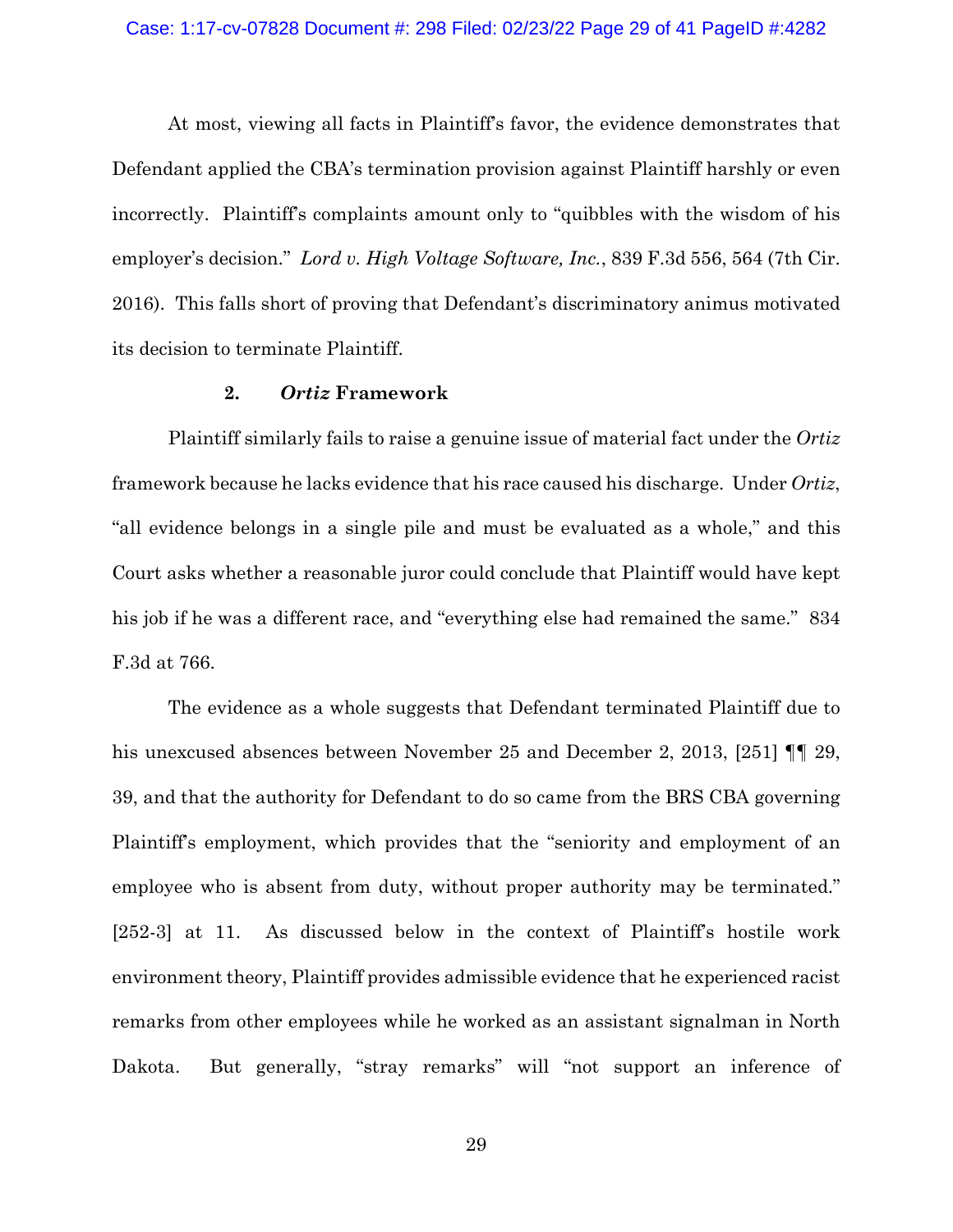discrimination unless the decisionmaker or someone with influence over the" adverse employment decision "made the comment around the time of, or about, the adverse action." *Seymour-Reed v. Forest Preserve Dist. of DuPage Cty.*, 752 F. App'x 331, 335 (7th Cir. 2018) (internal quotation omitted). There is no evidence that this is the case. And in any event, the "connection" between those remarks to his "layoff is nonexistent." *Alvares v. Bd. of Educ. of City of Chi.*, No. 18 CV 5201, 2021 WL 1853220, at \*11 (N.D. Ill. May 10, 2021) (granting summary judgment to the defendant where the plaintiff presented some evidence of racial bias, but no evidence that the bias had any connection to his termination). Because Plaintiff has presented no evidence that Defendant terminated him on account of his race, Plaintiff's claim also fails under *Ortiz*.

### **D. Hostile Work Environment Theory**

Plaintiff also advances a theory that he experienced discrimination amounting to a hostile work environment prior to his transfer to Wisconsin. [292] at 14. A hostile work environment constitutes a form of discrimination under Section 1981. *Robinson v. Perales*, 894 F.3d 818, 828 (7th Cir. 2018); *Dunn v. Chi. Transit Auth.*, No. 16-CV-08691, 2021 WL 4502165, at \*7 (N.D. Ill. Sept. 30, 2021). To prove this claim, Plaintiff must show: (1) unwelcome harassment; (2) based upon his race; (3) that was "so severe or pervasive as to alter the conditions of employment and create a hostile or abusive working environment"; and (4) a basis for employer liability. *Demkovich v. St. Andrew the Apostle Par., Calumet City*, 3 F.4th 968, 977 (7th Cir. 2021); *see also Mahran v. Advoc. Christ Med. Ctr.*, 12 F.4th 708, 714 (7th Cir. 2021).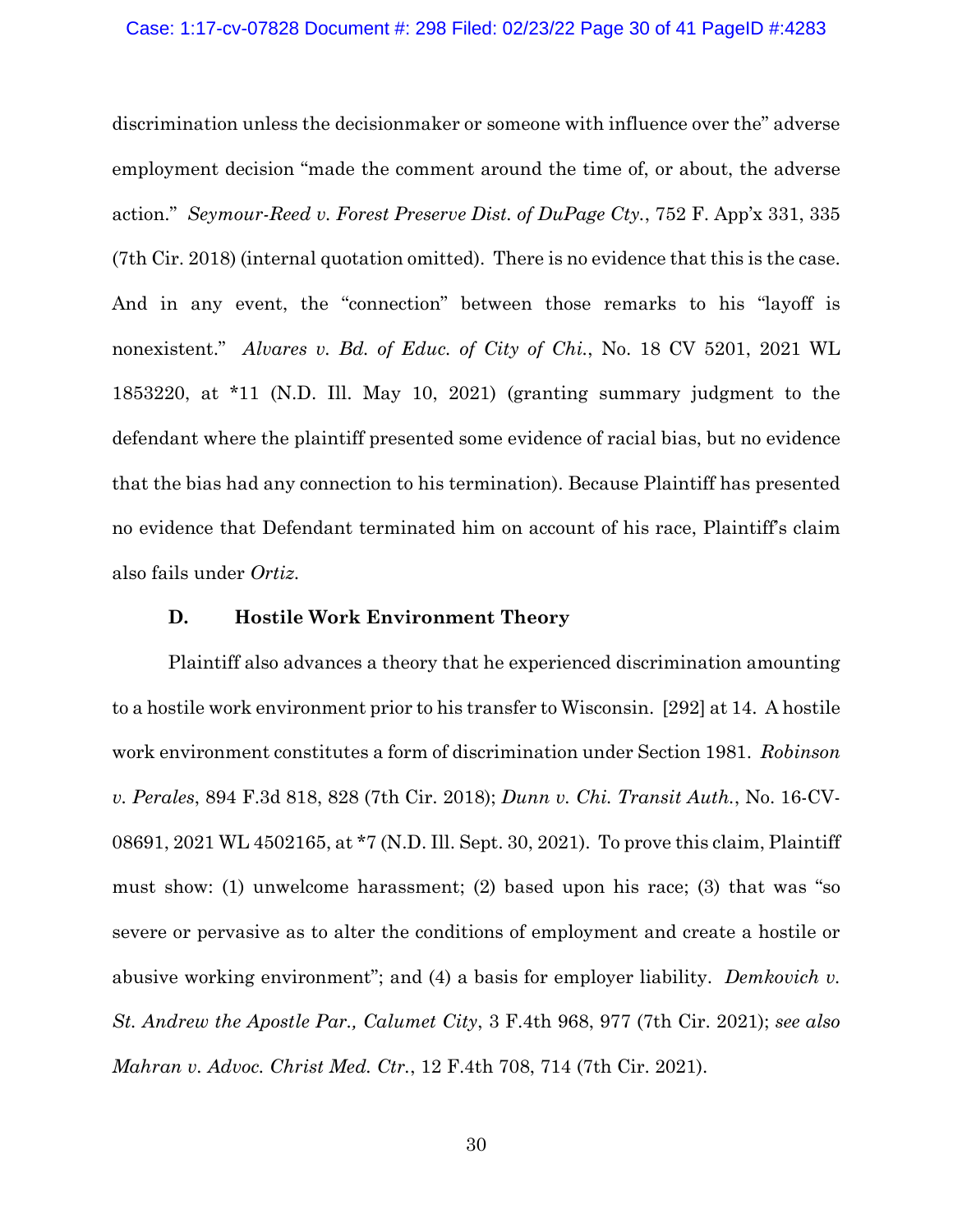### Case: 1:17-cv-07828 Document #: 298 Filed: 02/23/22 Page 31 of 41 PageID #:4284

Defendant attacks Plaintiff's proof only on the third prong—severe or pervasive harassment. [250] at 10–12. Whether harassment meets this "severe or pervasive" bar depends upon the "severity of the allegedly discriminatory conduct, its frequency, whether it is physically threatening or humiliating or merely offensive, and whether it unreasonably interferes with an employee's work performance." *Johnson v. Advocate Health & Hosps. Corp.*, 892 F.3d 887, 900 (7th Cir. 2018) (quoting *Scruggs v. Garst Seed Co.*, 587 F.3d 832, 840 (7th Cir. 2009)). Moreover, the standard is disjunctive; Plaintiff can meet it by showing a single extremely severe act of harassment, or alternatively, by a series of less severe acts. *Robinson v. Perales*, 894 F.3d at 828.

Plaintiff points to various incidents he contends demonstrates severity of harassment he experienced: (1) when Blaine, a manager for Defendant, said to Plaintiff "you look like a cold, wet little brown turd"; (2) when Blaine called Plaintiff and Hassan Martin, another black coworker, "lazy" when they were on breaks; and (3) when a crew foreman, Jay, told Martin and Dalonno "you guys look like little monkeys out there working"; (4) when Jay called Mexicans a "disgrace to humanity." Defendant maintains these "isolated, stray and disconnected" remarks do not rise to the level of "severe or pervasive harassment, [292] at 14, but that question "is generally a question of fact for the jury," *Johnson*, 892 F.3d at 901.

Indeed, this Court finds that these several comments raise a jury question as to whether Plaintiff experienced a severe or pervasive working environment. In the context of claims involving racial harassment, "racially-charged words certainly can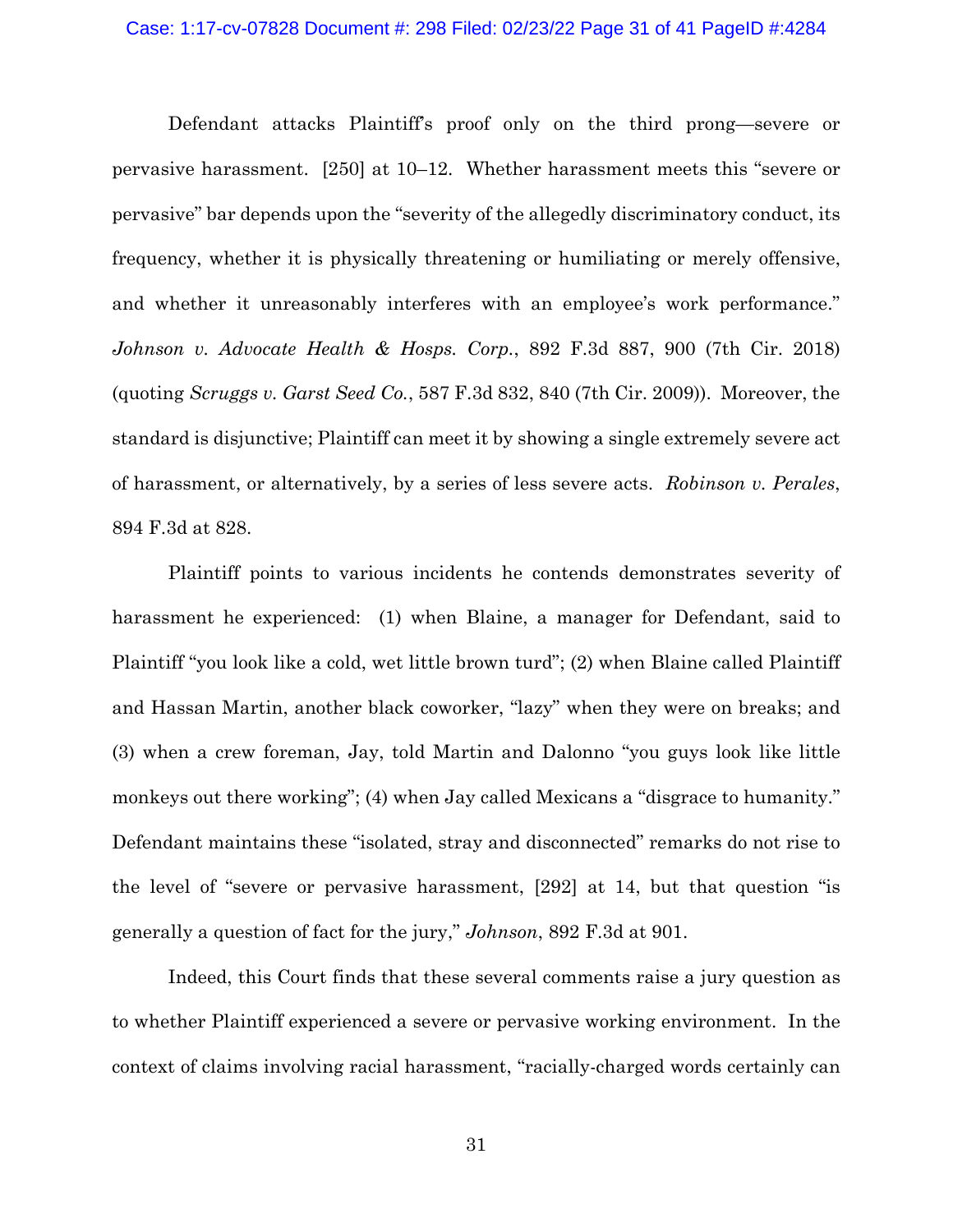#### Case: 1:17-cv-07828 Document #: 298 Filed: 02/23/22 Page 32 of 41 PageID #:4285

suffice" to raise a jury question as to whether a work environment was sufficiently severe or pervasive. *Passananti v. Cook County*, 689 F.3d 655, 668 (7th Cir. 2012); *see also, e.g.*, *Chaney v. Plainfield Healthcare Ctr.*, 612 F.3d 908, 912 (7th Cir. 2010) (holding that summary judgment was inappropriate as to the "severe or pervasive" prong where evidence showed that coworkers called the plaintiff "a black bitch" and the "n-word" on multiple occasions); *Cerros v. Steel Techs., Inc.*, 288 F.3d 1040, 1047 (7th Cir. 2002) (noting that "unambiguously racial epithet falls on the 'more severe' end of the spectrum"). At least three of the alleged remarks clearly are raciallycharged, and thus, lie at the severe end of the spectrum in the context of hostile work environment claims.

Defendant argues that Plaintiff lacks evidence that the alleged remarks unreasonably interfered with his work performance because his performance and attendance did not suffer immediately after the remarks occurred. [292] at 15. The Court disagrees. Plaintiff must demonstrate that the harassment "unreasonably interfered with" his "work performance by creating an intimidating, hostile, or offensive working environment that seriously affected his psychological well-being." *Hrobowski v. Worthington Steel Co.*, 358 F.3d 473, 476 (7th Cir. 2004). Based upon the racially-charged content of at least three of the remarks, a reasonable juror could infer that the remarks were "unwelcome" and thus affected Plaintiff's psychological well-being. *Id.*

In addition, Plaintiff asserts that he complained to Hank Janz, a manager, and to his union representative, Kim Poole, about these incidents, but that Defendant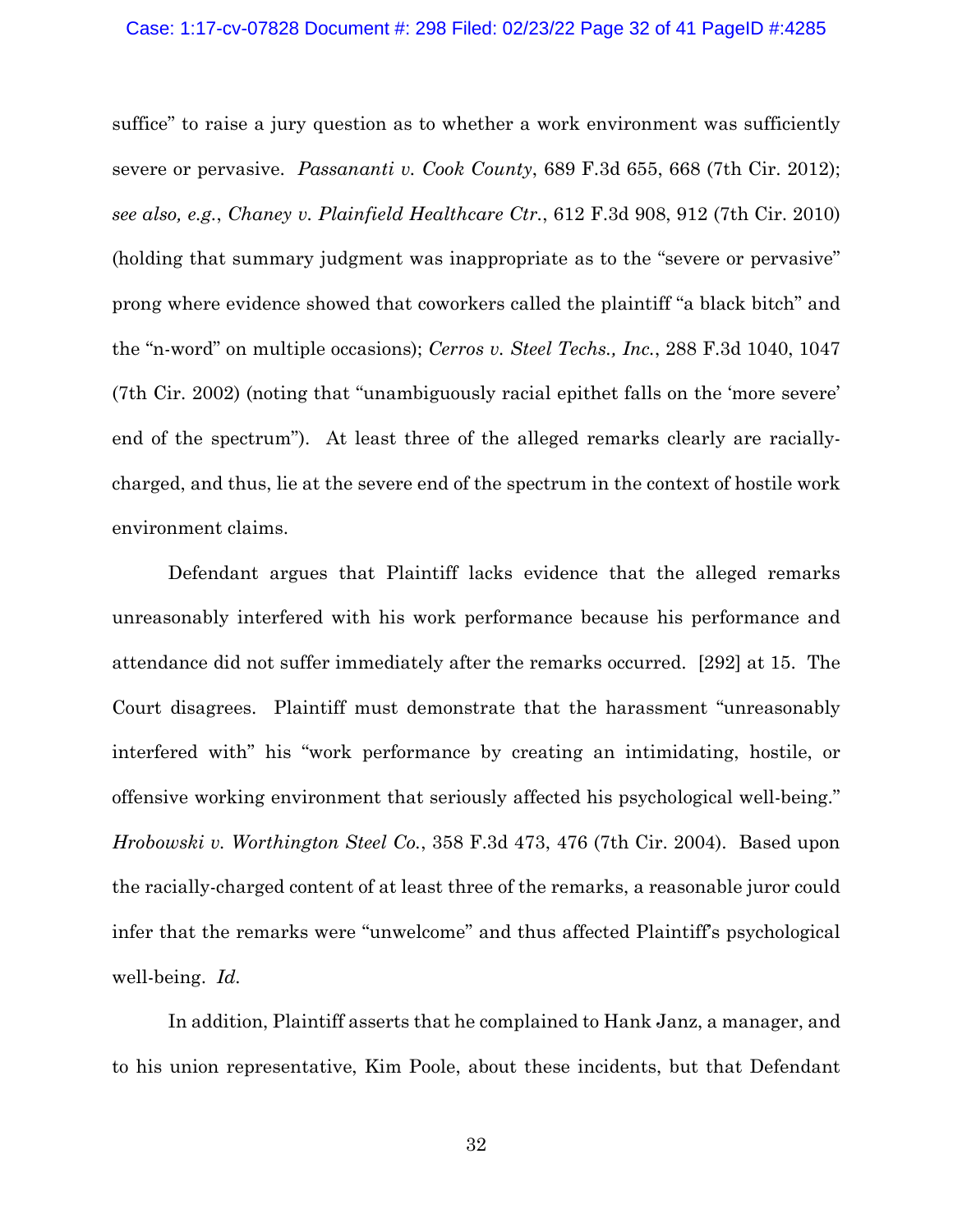### Case: 1:17-cv-07828 Document #: 298 Filed: 02/23/22 Page 33 of 41 PageID #:4286

neither interviewed him about these incidents nor took any disciplinary actions against the coworkers who made the comments. [251]  $\parallel$  67; [282]  $\parallel$  7. Crediting Plaintiff's account, the fact that he took the step to complain to higher-ups also creates an inference that Plaintiff suffered psychologically from these remarks.

For these reasons, this Court denies summary judgment on Plaintiff's hostile work environment theory.

# **E. Retaliation Claim**

This Court next considers Plaintiff's retaliation claim. To overcome summary judgment on this claim, Plaintiff must point to admissible evidence that: (1) he engaged in statutorily protected activity; (2) his employer took a materially adverse action against him; and (3) the adverse action was caused by the protected activity. *Miller v. Chi. Transit Auth.*, 20 F.4th 1148, 1155 & n.2 (7th Cir. 2021). The parties dispute whether Plaintiff has offered sufficient evidence as to the first and third elements.

On the first element—whether Plaintiff engaged in statutorily protected activity—Plaintiff points to evidence that he raised concerns about harassment to a manager, Hank Janz, and to his union representative, Kim Poole. [251] ¶ 67. Defendant argues that this proof falls short because Plaintiff did not "make any complaints to CP pursuant to its policies," and moreover, his alleged reports to Poole lack any detail or specificity. [250] at 12. That Plaintiff did not make a "formal" complaint pursuant to Defendant's formal policies does not render his verbal complaints unprotected: Even an informal or verbal complaint may qualify as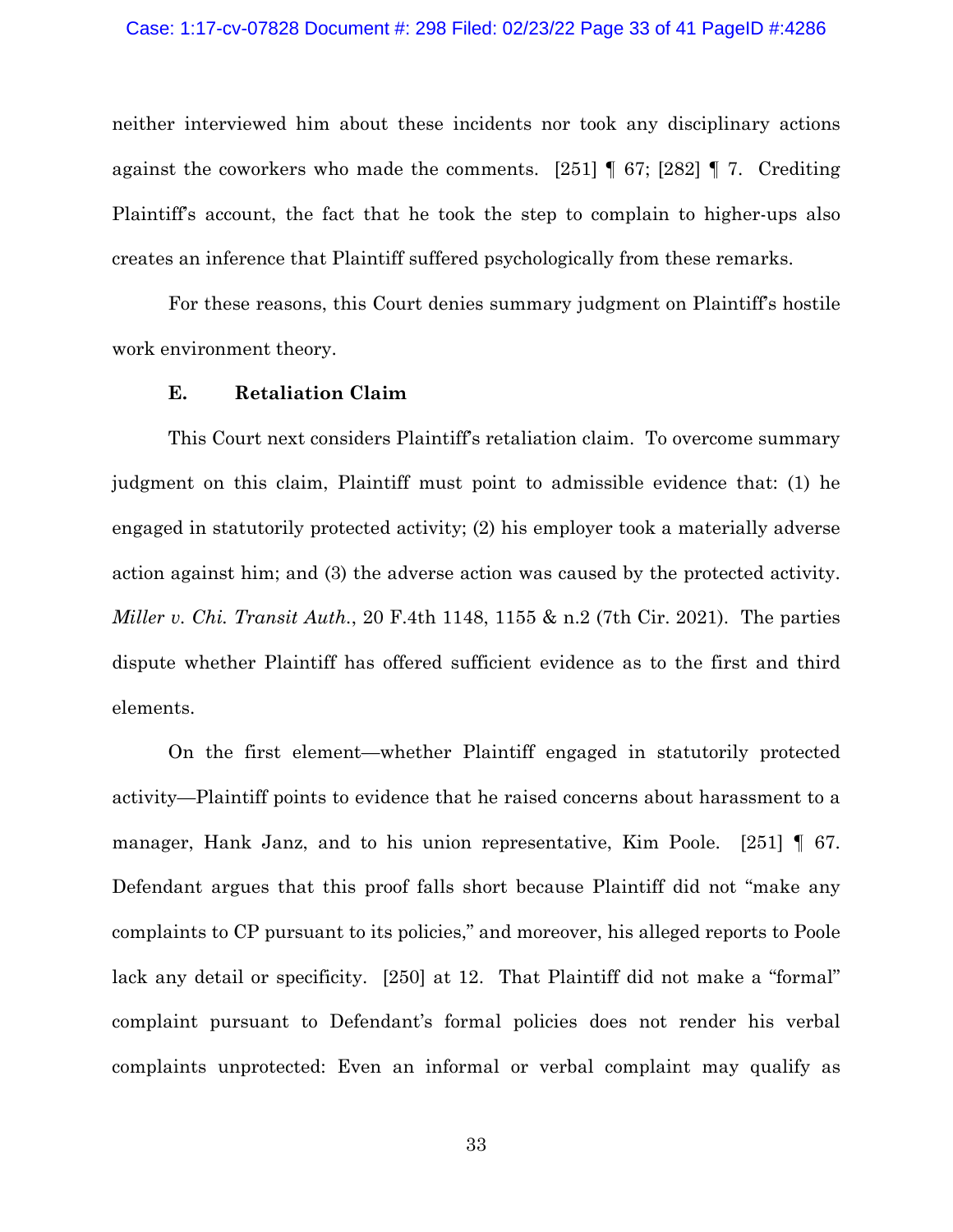protected activity. *Davis v. Time Warner Cable of Se. Wis., L.P.*, 651 F.3d 664, 674 (7th Cir. 2011); *see also Smith v. Ill. Dep't of Transp.*, No. 15 C 2061, 2018 WL 3753439, at \*7 (N.D. Ill. Aug. 8, 2018) (observing that "protective activity can be presented in various forms, including internal company complaints"), *aff'd*, 936 F.3d 554 (7th Cir. 2019).

But Defendant is correct that the evidence surrounding Plaintiff's complaints to Janz and Poole remains thin. Vague and obscure complaints do not constitute protected activity. *Northington v. H & M Int'l*, 712 F.3d 1062, 1065 (7th Cir. 2013). And merely complaining in general terms of harassment or discrimination, "without indicating a connection to a protected class or providing facts sufficient to create that inference, is insufficient." *Cole v. Bd. of Trustees of N. Ill. Univ.*, 838 F.3d 888, 901 (7th Cir. 2016) (quoting *Orton-Bell v. Indiana*, 759 F.3d 768, 776 (7th Cir. 2014)). Nowhere in the record does Plaintiff specify what he said to Janz and Poole, when he did so, and whether he complained only about general harassment or whether he complained specifically that others harassed him due to his race or membership in another protected class. Without evidence that Plaintiff complained specifically about harassment in connection with his membership in a protected class, Plaintiff fails to prove the first element of his retaliation claim. *See, e.g.*, *Hamzah v. Woodman's Food Mkt., Inc.*, No. 13-CV-491-WMC, 2016 WL 297748, at \*7 (W.D. Wis. Jan. 22, 2016) ("By failing to make any reference to facts or to his protected status in his letters, from which one could detect even an implicit reference to discrimination on the basis of his race, ethnicity or age, there are no facts indicating that Hamzah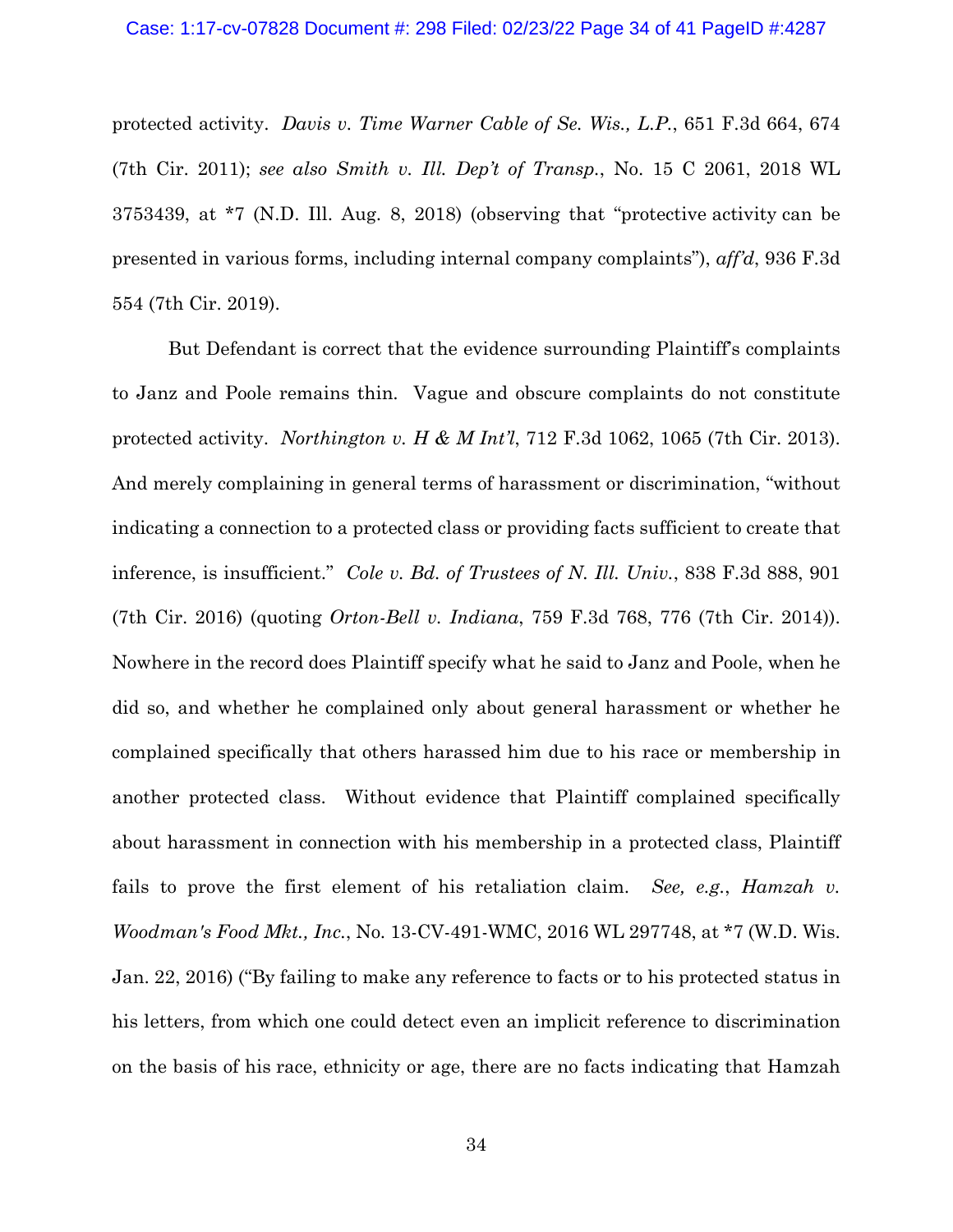engaged in statutorily protected activity at any time before Martinson fired him."); *Anderson v. Off. of Chief Judge of Cir. Ct. of Cook Cty., Ill.*, 66 F. Supp. 3d 1054, 1067 (N.D. Ill. 2014) ("Anderson complained to her employer about comments and treatment by Jones that bothered her, but Anderson offers no evidence that any of the complained-of conduct related to her race.").

Even if Plaintiff could meet his burden of proof on the first element of participating in a statutorily protected activity, his proof remains deficient on the third element of causation. Because Defendant does not admit to retaliation, Plaintiff must rely upon circumstantial evidence like suspicious timing, ambiguous statements, and treatment of similarly situated employees to demonstrate causation. *Robertson v. Dep't of Health Servs.*, 949 F.3d 371, 379 (7th Cir. 2020). Plaintiff contends, as he did in opposing summary judgment on his discrimination claim, that Defendant treated similarly situated employees better. [280] at 29. But this Court explained above that the employees Plaintiff identified serve as poor comparators.

Plaintiff also suggests that suspicious timing raises an inference of causation. [280] at 29. In the Seventh Circuit, suspicious timing is rarely enough to raise a triable issue. *Igasaki*, 988 F.3d at 959. Thus, courts typically "allow no more than a few days to elapse between the protected activity and the adverse action" to draw an inference of causation on suspicious timing alone. *Id.* (quoting *Kidwell v. Eisenhauer*, 679 F.3d 957, 966 (7th Cir. 2012)); *see also FKFJ, Inc. v. Village of Worth*, 11 F.4th 574, 586 (7th Cir. 2021). Plaintiff's suspicious timing argument lacks factual support because he does not point to any admissible evidence as to when he complained to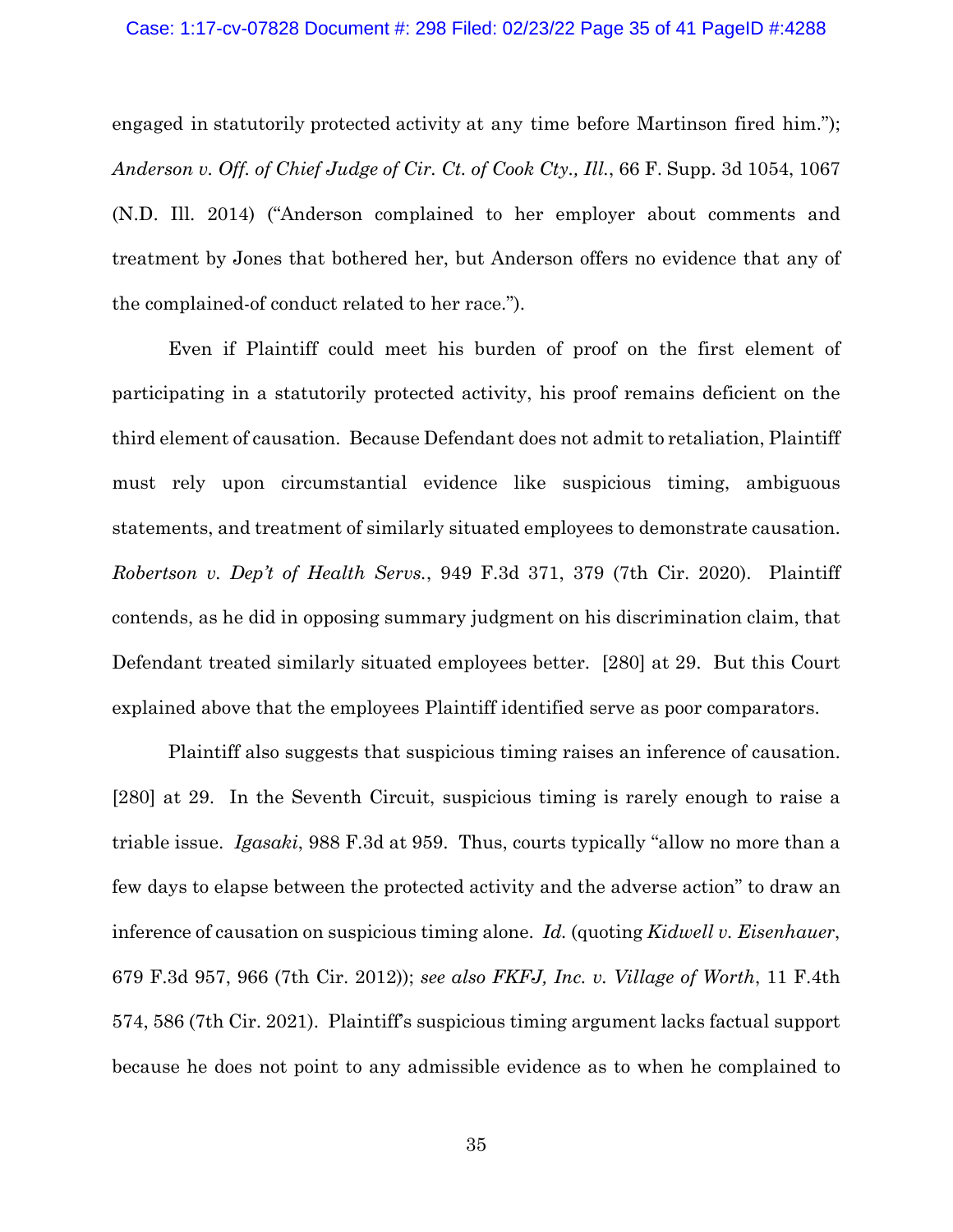Poole and to Janz about the harassment. He asserts in his brief that he complained to Poole "most recently in mid-November 2013," but the statement of fact he cites fails to support that assertion. *Compare* [280] at 8 *with* [282] ¶ 7. Even assuming Plaintiff's latest complaint occurred in mid-November 2013, Defendant did not terminate him until December 2, 2013. Thus, more than "a few days" elapsed, undercutting an inference of causation based upon suspicious timing. *Igasaki*, 988 F.3d at 959. Further, Plaintiff's suspicious timing argument fails for another reason: there exists a significant intervening event separating his protected activity from his termination. *Kidwell*, 679 F.3d at 967. That is, it remains undisputed that Plaintiff did not report to work on scheduled days in late November and early December. These "intervening absences" "eliminate any retaliatory inference" based upon timing. *Hubbard v. M & K Truck Centers*, No. 18 C 8343, 2020 WL 7027607, at \*9 (N.D. Ill. Nov. 30, 2020); *see also Young-Gibson v. Bd. of Educ. of City of Chi.*, 558 F. App'x 694, 699–700 (7th Cir. 2014) (holding that "significant intervening events" involving the plaintiff's insubordination and placement on probation foreclosed the plaintiff's suspicious timing argument).

Plaintiff also attempts to offer circumstantial evidence through "fishy" behavior on the part of Ed Harwick, the director of Signal & Communications and Plaintiff's direct supervisor when he served as an assistant signalman. Plaintiff claims that after he reported harassment to Poole, Poole "relayed" Plaintiff's concerns to Harwick in mid-November 2013. [280] at 8. Then, in the midst of Plaintiff's absences from work in late November and leading up to Plaintiff's termination on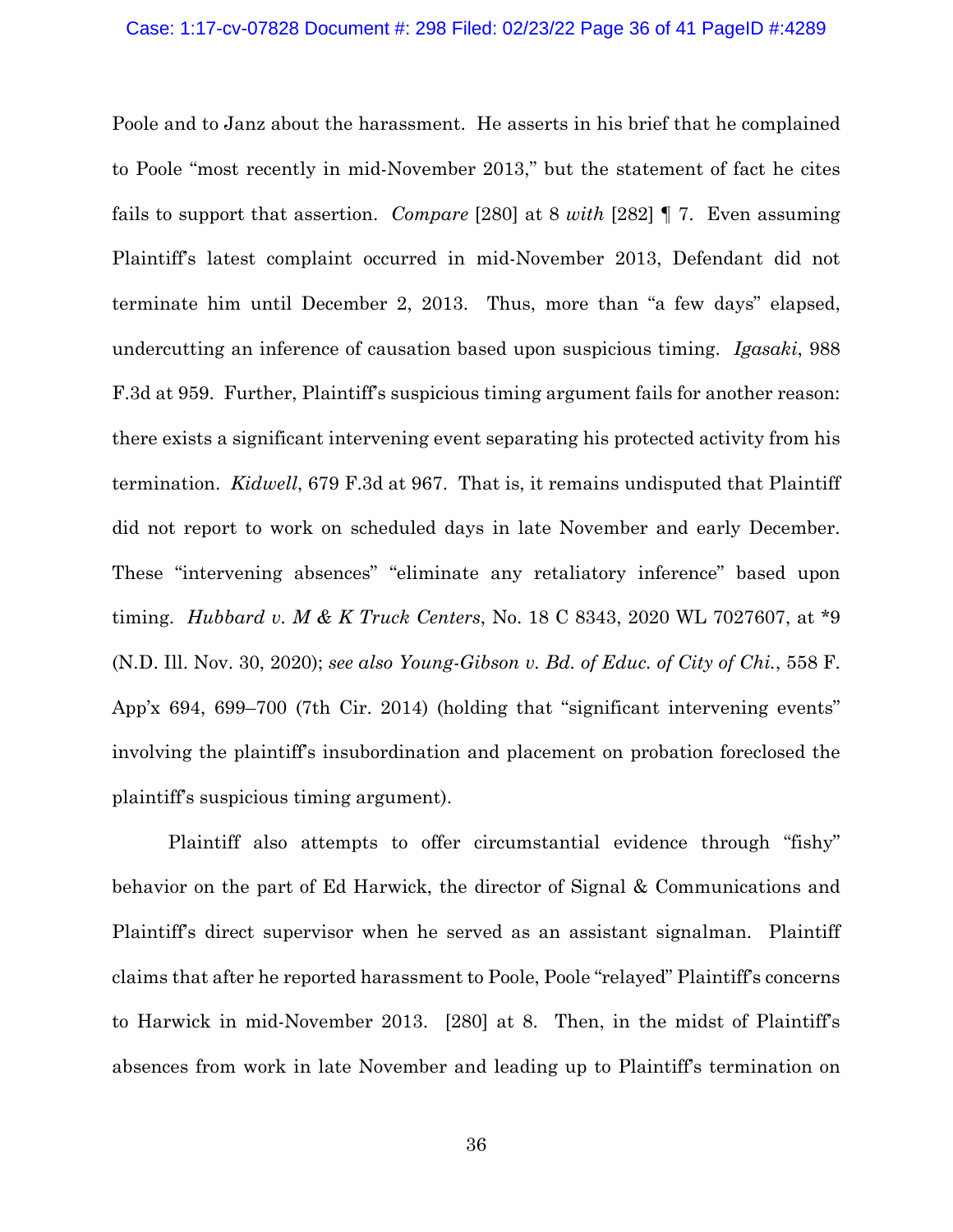### Case: 1:17-cv-07828 Document #: 298 Filed: 02/23/22 Page 37 of 41 PageID #:4290

December 2, Harwick persistently called Campbell (the crew foreman) to ask about the absences and prepared a Notice of Formal Investigation based upon Plaintiff's absences on November 26 and November 27. *Id.* at 8, 30. Plaintiff argues that, based upon these facts, a fact-finder could infer retaliatory motive from Harwick's knowledge of Plaintiff's complaints coupled with his involvement with Plaintiff's termination. *Id.* at 30.

Plaintiff's argument, however, suffers from several evidentiary and legal flaws. First, Plaintiff introduces no admissible evidence to demonstrate that Harwick actually received notice of Plaintiff's complaints of racial harassment from Poole. Plaintiff attests in a declaration that on approximately November 18, 2013, Poole left him a voicemail "confirming that he had reported my concerns to Edward Harwick." [289] ¶ 11. Plaintiff then attaches an "transcript" of this voicemail which states:

Johnson v. Soo Line Railroad Kim Poole voicemail 612.247.5465 (11.18.13):

Hey Dalonno – this is Kim, give me call when you get a chance alright? I just talked to Ed Harwick about moving closer east. Umm, he says he's been trying to do it by seniority, trying to look at it and let me know what person you think is senior to you that's been moved east. He said that he's trying to move people east, but umm, and you're on the list, but give me a call back alright? Talk to you later. Ooh and I did tell him also that you got concerns about working out there and that you don't want to be out there anymore. ok? Talk to you later.

[289-4] at 2. This "transcript" is not certified and Plaintiff has not provided any information as to who transcribed the voicemail. Moreover, Plaintiff does not submit as evidence the alleged voicemail recording, nor any other details about the voicemail recording. *See, e.g.*, *Hochroth v. Ally Bank*, 461 F. Supp. 3d 986, 999 (D. Haw. 2020)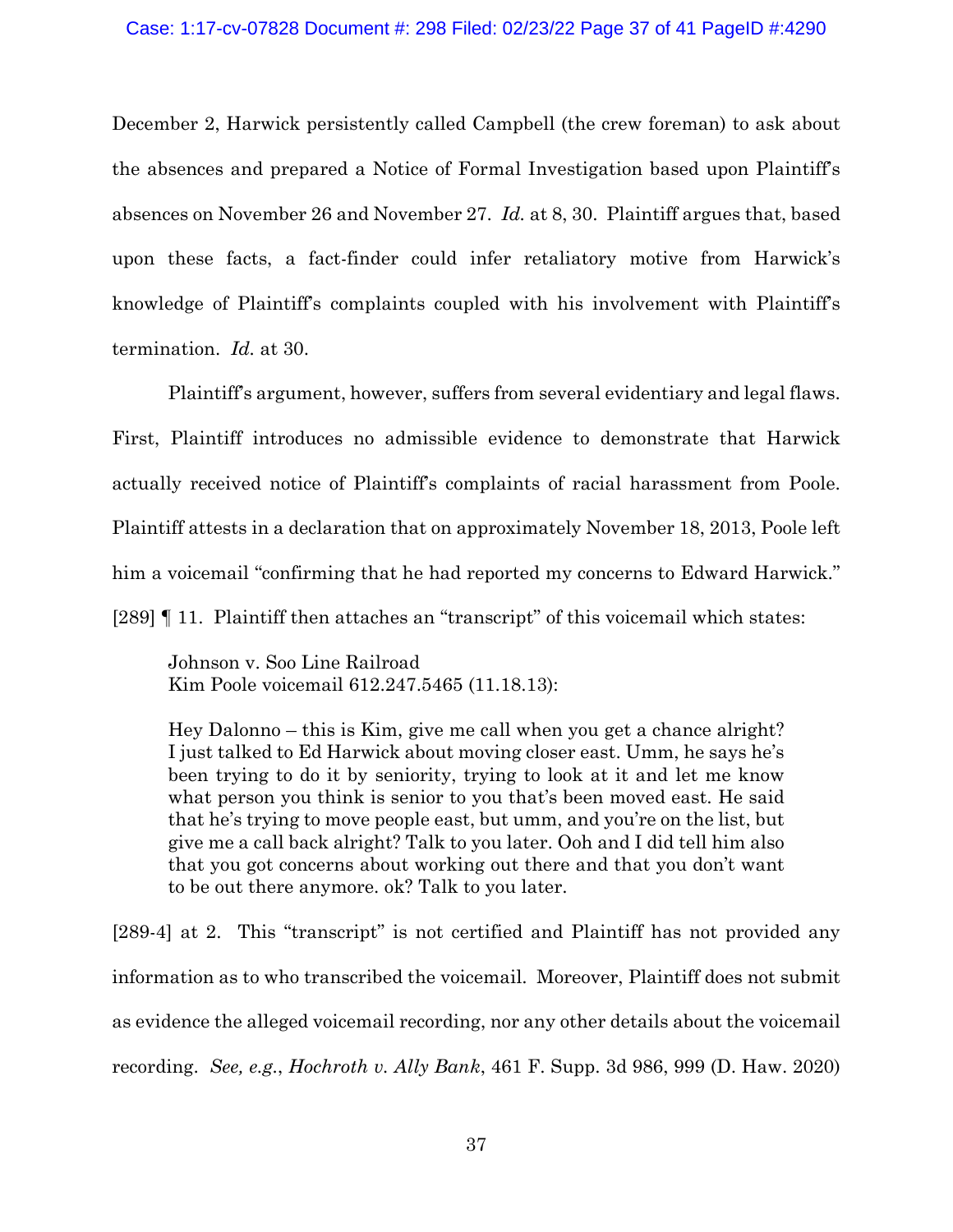### Case: 1:17-cv-07828 Document #: 298 Filed: 02/23/22 Page 38 of 41 PageID #:4291

(noting that to lay a foundation to introduce tape recordings, the proponent of the evidence must provide verification of the date, information about whether he was competent to operate the recording device, and whether any change, additions or deletions were made to the recording). These issues raise insurmountable authenticity concerns under Federal Rule of Evidence 901. Simply put, this Court is not persuaded that the "transcript" is what Plaintiff claims it is.

Even if this Court considered the transcript, that piece of evidence remains insufficient to raise a triable issue regarding retaliatory motive. At most, the transcript shows that Poole related to Harwick Plaintiff's "concerns about working out" in North Dakota. Poole does not say that the "concerns" he related to Harwick had anything to do with the racial harassment Plaintiff experienced in North Dakota.[4](#page-37-0) Thus, even if Harwick was the person who decided to terminate Plaintiff (and there is evidence that he was not, as discussed below), the record lacks evidence that he knew that Plaintiff's concerns related to *protected conduct*. *Miller*, 20 F.4th at 1156. Nor could a reasonable juror infer retaliatory intent from the fact that Harwick checked in consistently with crew foreman Campbell about Plaintiff's absences. Harwick served as Plaintiff's supervisor, so one would expect him to inquire about his employee's absences.

The record further reflects that it was not Harwick, but rather Regional Chief Engineer for Defendant, Justin Meyer, who made the decision to terminate Plaintiff. [254] ¶¶ 3. Meyer states he "made the decision" to issue the December 2, 2013

<span id="page-37-0"></span><sup>4</sup> The Court notes Plaintiff was transferred, consistent with his request, further East to Wisconsin shortly after this call.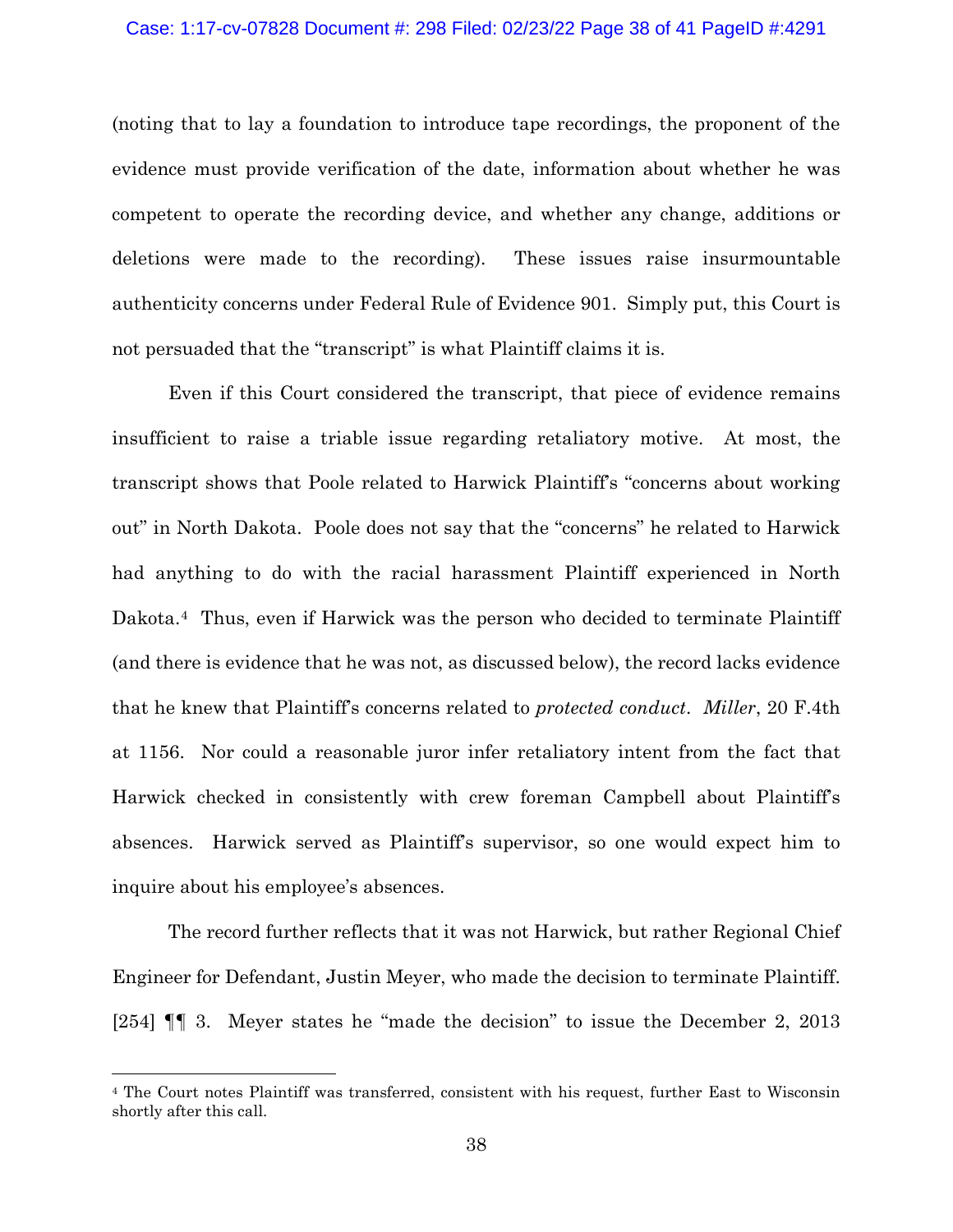termination letter, and that he also issued the January 30, 2014 letter confirming dismissal after consulting with other employees—including Cartlidge, Harwick, and Robert Johnson—and receiving concurrence from Johnson and Cartlidge. *Id.* ¶¶ 7, 11. Plaintiff has offered no evidence that Meyer knew that he had made internal complaints about the racist remarks he experienced in North Dakota. In fact, Meyer submits an unrebutted declaration stating he did not know that Plaintiff made any such complaints as of the time he made the decisions to issue the December 2 and January 20 letters terminating Plaintiff. *Id.* ¶ 13. That Meyer had no knowledge of Plaintiff's complaints also destroys the causal chain on a retaliation claim. *Eaton v. J. H. Findorff & Son, Inc.*, 1 F.4th 508, 513 (7th Cir. 2021) (affirming summary judgment on a retaliation claim where the plaintiff failed to introduce evidence that the decision-makers knew that the plaintiff made complaints based upon sex discrimination); *Evans v. United Parcel Serv., Inc.*, No. 19 C 4818, 2022 WL 212346, at \*7 (N.D. Ill. Jan. 21, 2022) (granting summary judgment on retaliation claim where the record reflected no evidence "that the alleged retaliators knew of the charges until plaintiff filed the instant lawsuit").

Finally, by relying upon Harwick's purported involvement in the termination, Plaintiff ostensibly invokes a "cat's paw" theory of retaliation. *See* [280] at 30 (arguing that Harwick's animus should be imputed to Defendant due to Harwick's involvement in the multi-level review involving Plaintiff's termination). The cat's paw theory applies "when a biased supervisor who lacks decisionmaking power uses the formal decision maker as a dupe in a deliberate scheme to trigger a discriminatory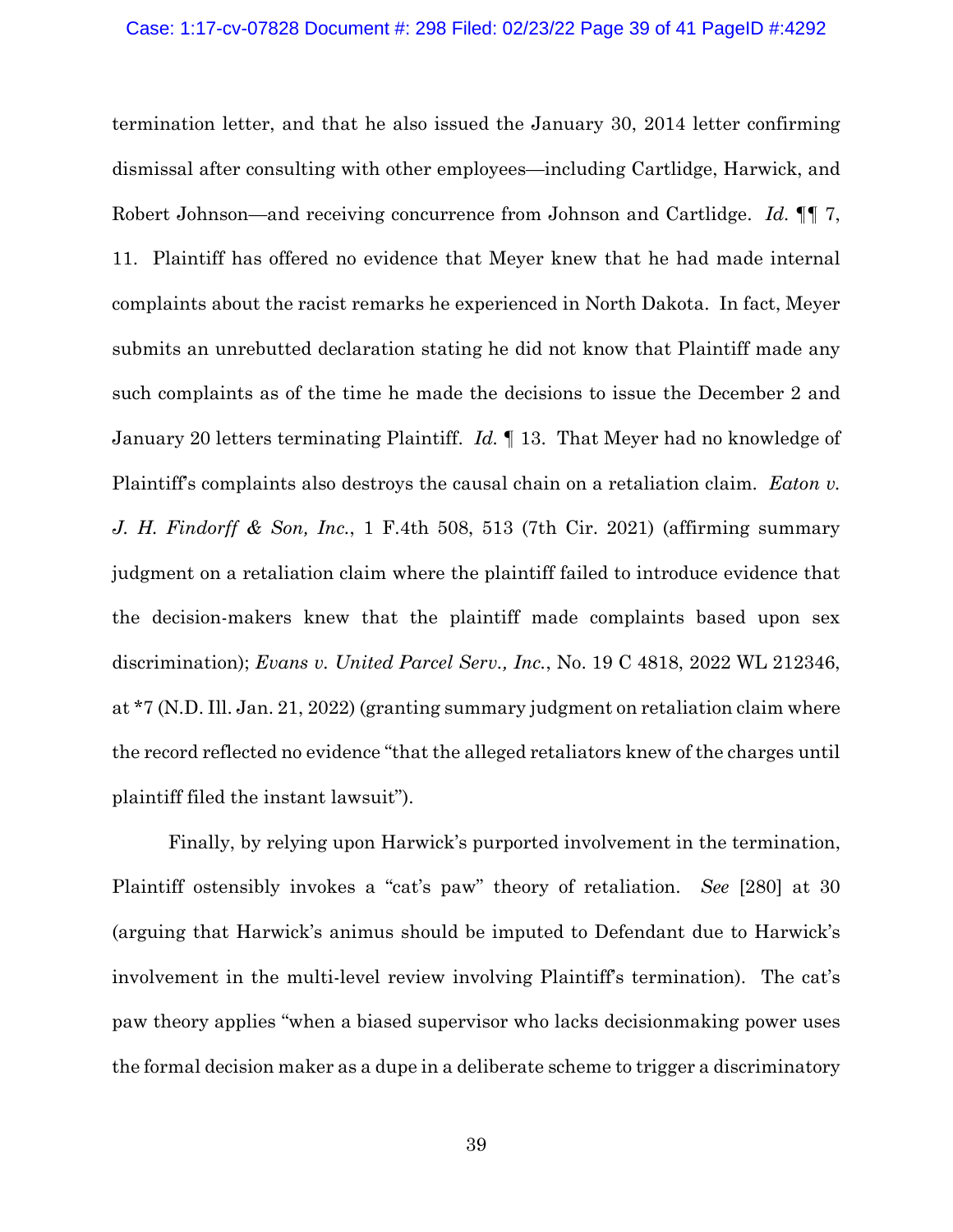employment action." *Vesey v. Envoy Air, Inc.*, 999 F.3d 456, 461 (7th Cir. 2021) (internal quotation marks omitted), *cert. denied*, 142 S. Ct. 401 (2021). To prevail on a cat's paw theory, Plaintiff must show both that Harwick "actually harbored discriminatory animus against him" and that Harwick's input proximately caused his termination. *McDaniel v. Progress Rail Locomotive, Inc.*, 940 F.3d 360, 370 (7th Cir. 2019). Plaintiff offers no evidence that Harwick harbored any discriminatory animus against Plaintiff, nor that Harwick's input proximately caused Plaintiff's termination. Proximate causation does not lie where the employer possessed "independently sufficient reasons" to "take the adverse action." *Vesey*, 999 F.3d at 462. Although the parties agree that Harwick had some level of input in the review process following Plaintiff's termination, [254] *¶* 6, mere reliance by ultimate decisionmakers upon Harwick's input does not give rise to liability based upon a cat's paw theory, *McDaniel*, 940 F.3d at 370. As Meyer attests, *he* made the decisions to issue Plaintiff's termination letter after discussing Plaintiff's absences with Harwick, Cartlidge, and Robert Johnson; and then only after receiving concurrence from Robert Johnson and Cartlidge that the BRS CBA's Rule 27(e) applied to trigger Plaintiff's termination. *See* [254]. There is no evidence Meyer relied wholly upon Harwick's input, and thus, Defendant has demonstrated independently sufficient reasons to take adverse action.

For all of the above reasons, this Court grants summary judgment to Defendant on Plaintiff's retaliation claim.